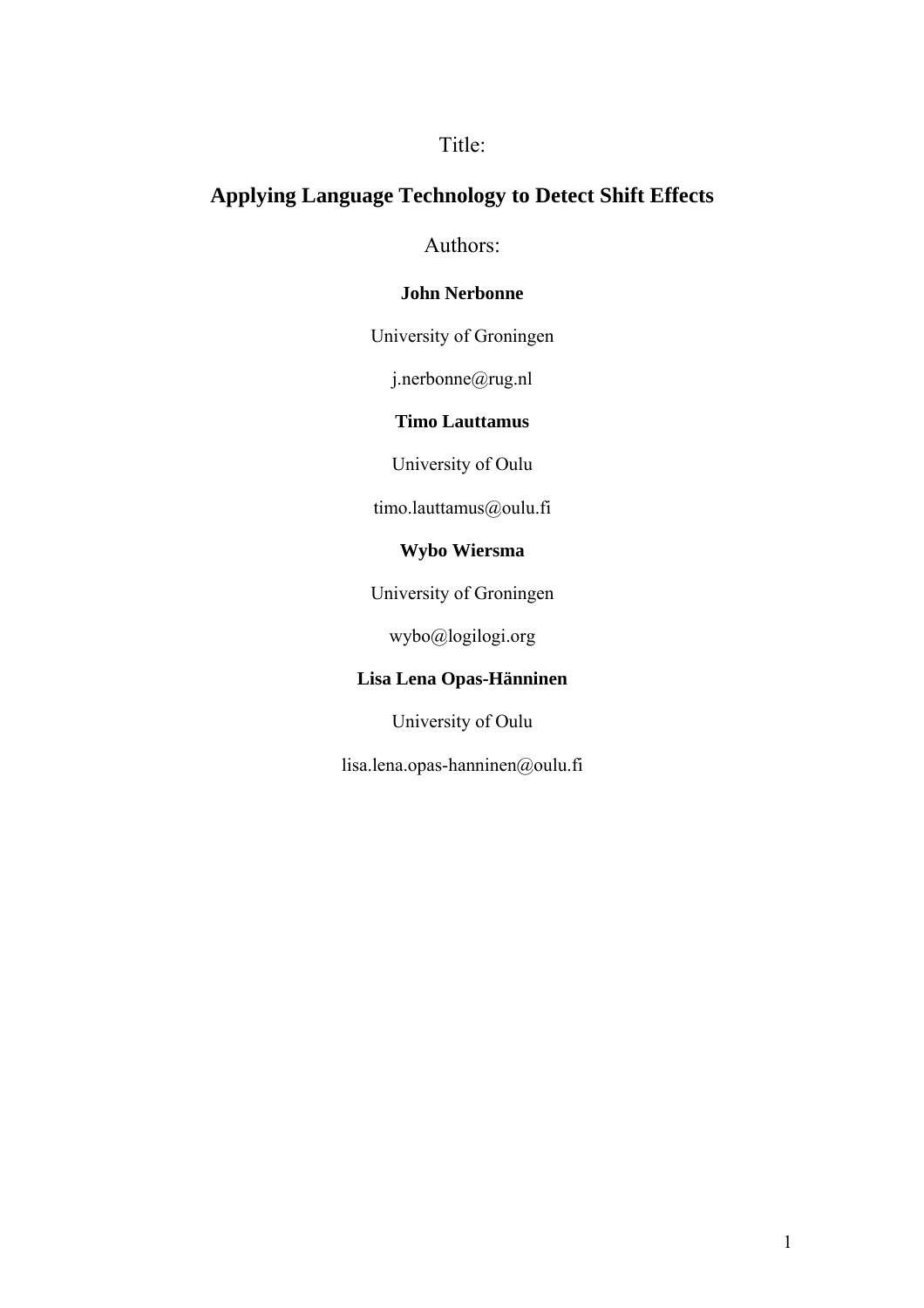#### **Abstract**

We discuss an application of a technique from language technology to tag a corpus automatically and to detect syntactic differences between two varieties of Finnish Australian English, one spoken by the first generation and the other by the second generation. The technique utilizes frequency profiles of trigrams of part-of-speech categories as indicators of syntactic distance between the varieties. We then examine potential shift effects in language contact. The results show that we can attribute some interlanguage features in the first generation to Finnish substratum transfer. However, there are other features ascribable to more universal properties of the language faculty or to "vernacular" primitives. We conclude that language technology also provides other techniques for measuring or detecting linguistic phenomena more generally.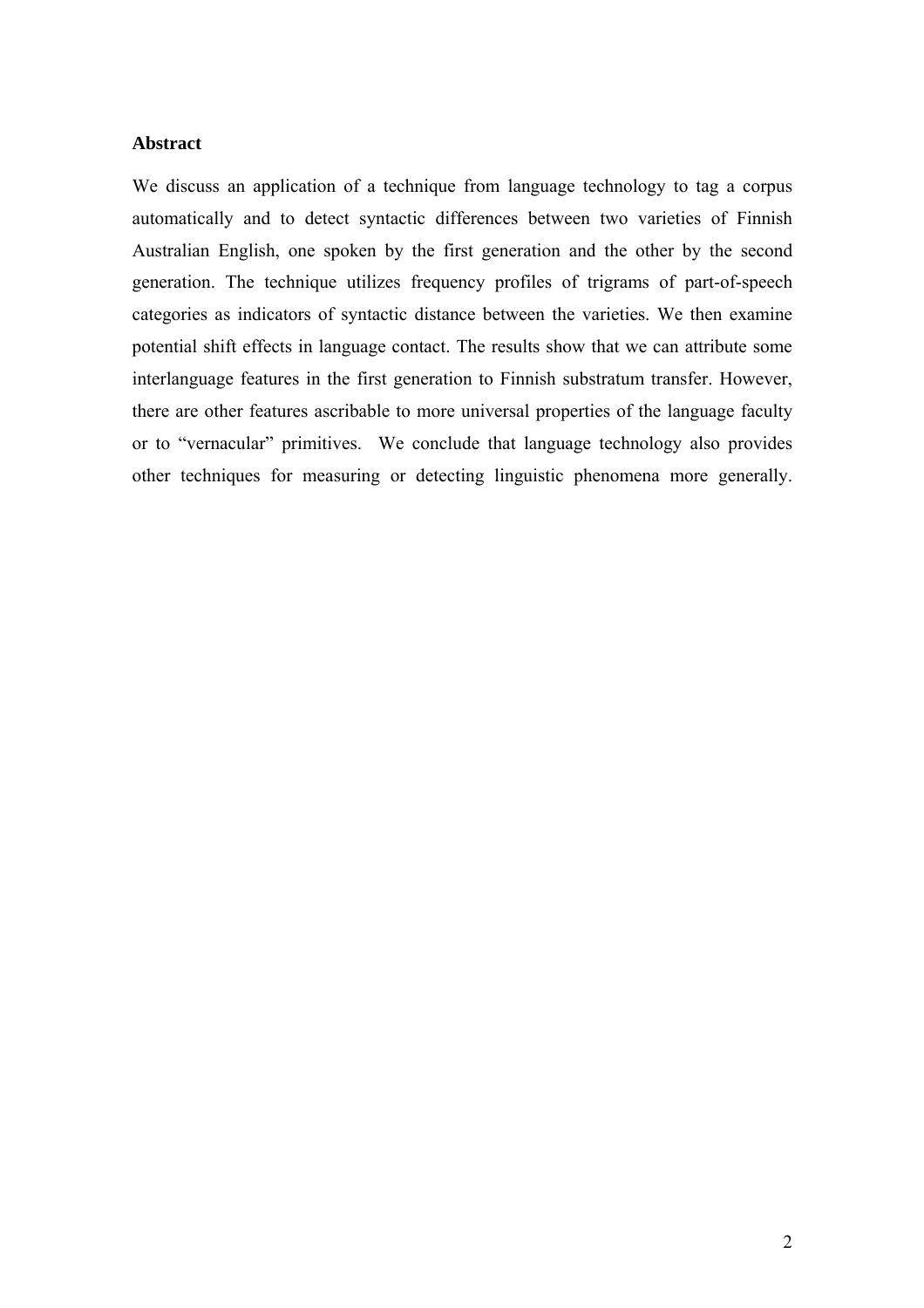### **1 Introduction**

The present paper<sup>[1](#page-2-0)</sup> applies techniques from language technology, i.e. application-oriented computational linguistics, to detect syntactic differences between two different varieties of English, those spoken by first and second generation Finnish Australians. It also examines the degree to which the syntax of the first generation differs from that of the second, presumably due to the language shift that the first generation group made later in life and the traces it has left in their English. This line of research naturally attempts not only to detect differences of various kinds, but also to interpret their likely sources, including both first language interference but also more general tendencies, called "vernacular primitives" by Chambers (2003: 265-266). To explain differential usage by the two groups, we also draw on the strategies, processes and developmental patterns that second language learners usually evince in their interlanguage regardless of their mother tongue (Færch & Kasper 1983; Larsen-Freeman & Long 1991; Ellis 1994). To forestall a potential misunderstanding, we note that we propose how to automate the **detection** of the concrete syntactic differences, but not their **interpretation** (possible causes). The paper will summarize the findings concerning the Finnish emigrants that Lauttamus, Nerbonnne & Wiersma (2007) report on at length in order to give the reader a sense of the potential of the technique.

A second purpose of the paper is to reflect and generalize on the success of this technique borrowed from language technology in order to suggest that language technology might be a promising source in which to seek techniques for measuring or detecting linguistic phenomena more generally. Language technology has developed a number of techniques which expose the latent structure in language use. We harness  $\overline{a}$ 

<span id="page-2-0"></span><sup>&</sup>lt;sup>1</sup> This project is partly funded by the Academy of Finland (project  $# 113501$ ).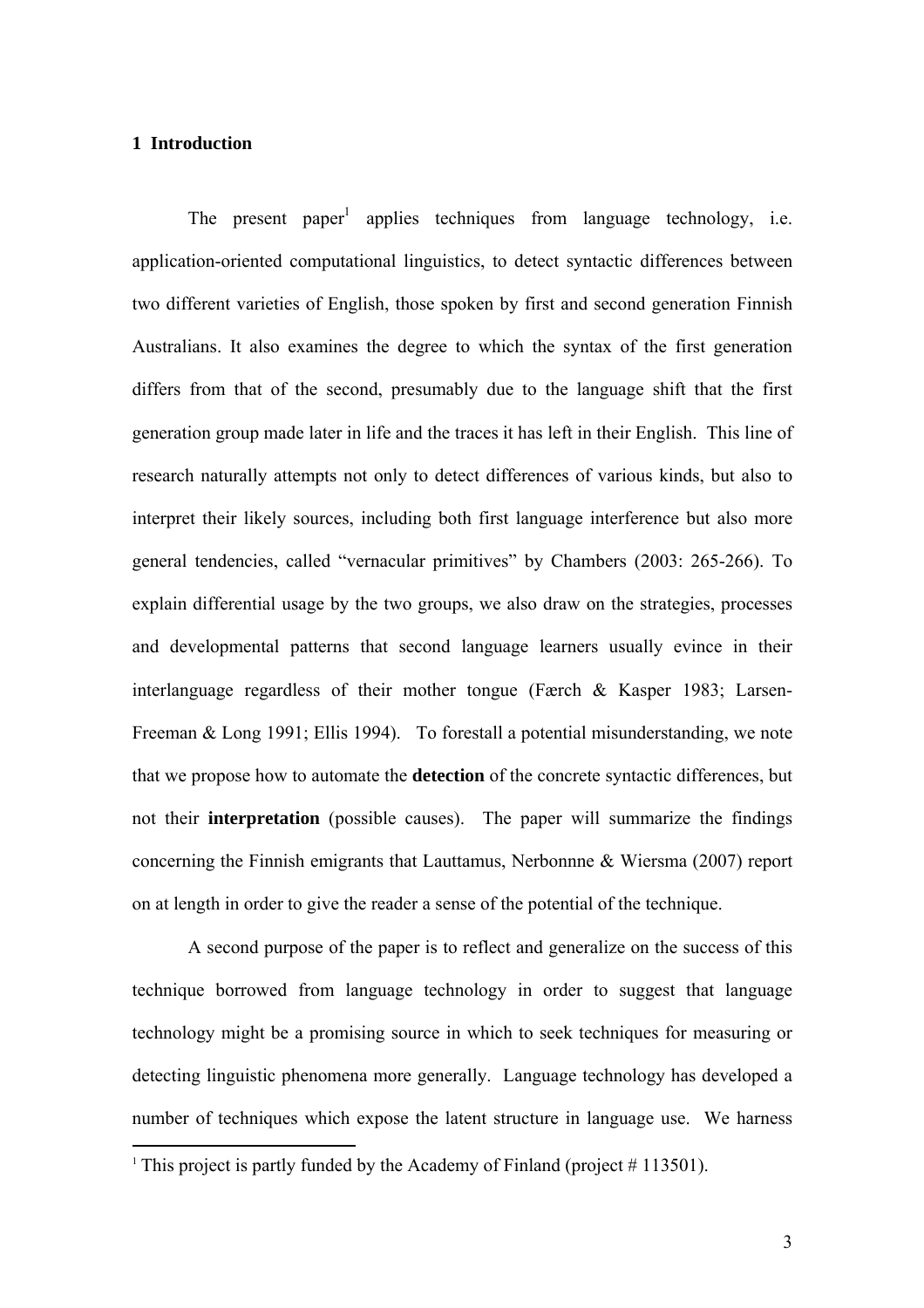one of those in the study of language contact, namely tagging words with their syntactic categories (parts-of-speech, hence POS), in an effort to detect the syntactic differences in the speech of juvenile vs. adult emigrants from Finland to Australia. We shall note other promising opportunities, but the purpose of the reflection is naturally not to claim that the language technology is a panacea for problems of linguistic analysis, but rather to stimulate readers to look toward language technology to explore issues in contact linguistics.

The first part of the paper summarizes the work on detecting syntactic interference among the Finnish emigrants to Australia, and the second makes the more programmatic argument that language technology should not be regarded as a set of tools for applications, but rather as a set of generic tools for exposing linguistic structure. Our paper does not focus on language contact exclusively as this has been influenced by globalization, but the contact effects we focus on do result from a substantial migration from one side of the earth to another. Our intention is to contribute to general techniques for the detection of syntactic differences.

## **2 Detecting Syntactic Differences: Techniques**

Syntactic theory uses analysis trees showing constituent structure and dependency structure to represent syntactic structure, so a natural tool to consider for the task of detecting syntactic differences would be a parser – a program which assigns the syntactic structure appropriate for an input sentence (given a specific grammar). We decided, however, against the use of a parser, and for the more primitive technique of part-of-speech tagging (explained below) because, even though automatic parsing is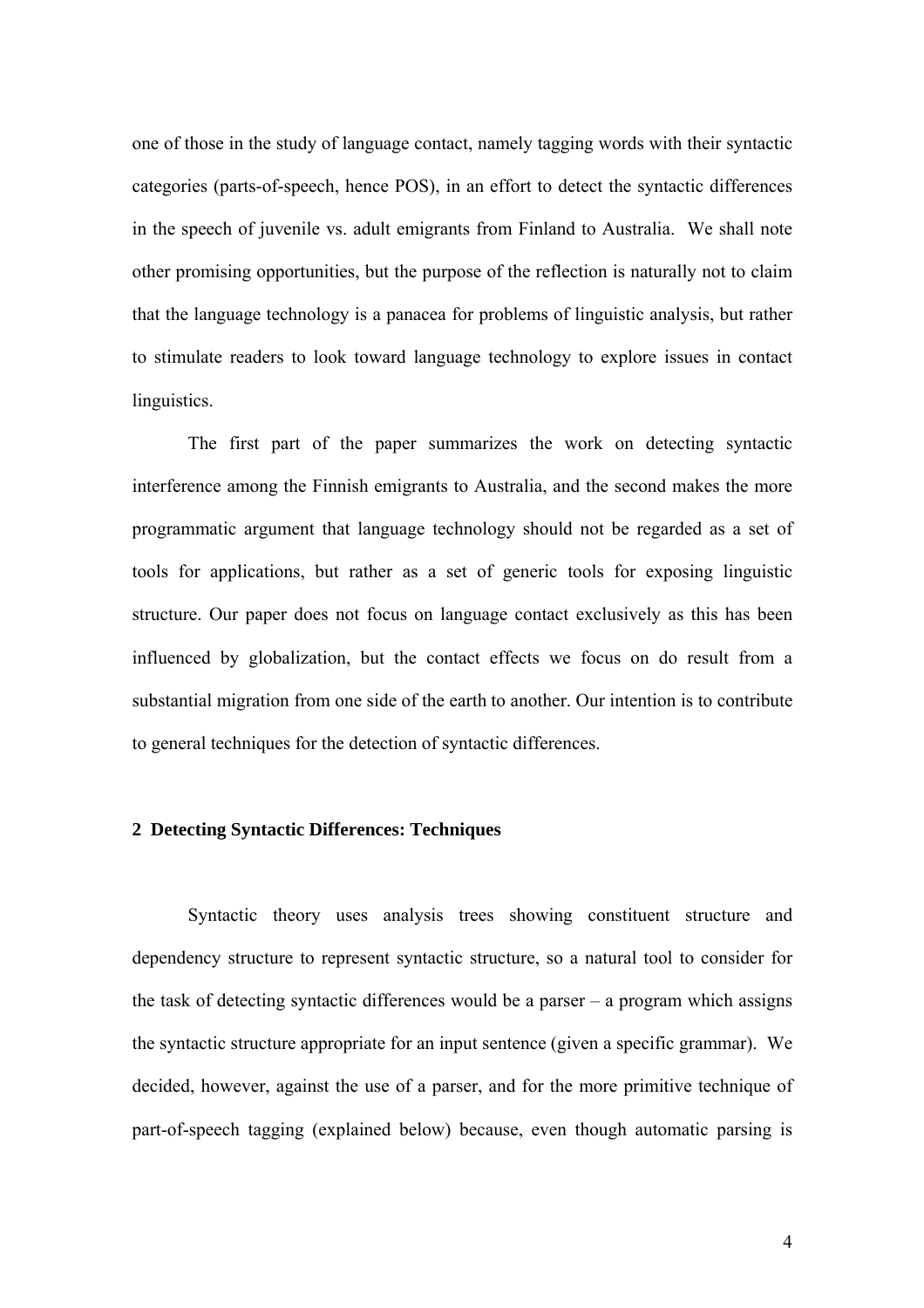already producing fair results for the edited prose of newspapers, we suspected that it would be likely to function very poorly on the conversational transcripts of second language learners. Both the conversation style of the transcripts and the frequent errors of learners would be obstacles. We return below to the selection of corpora and its motivation.

## **2.1 Tagging**

We detect syntactic differences in two corpora in a fairly simple way (Lauttamus et al. 2007). We first TAG the two corpora automatically, i.e. we automatically detect for each word its syntactic category, or, as it is commonly referred to, its part-of-speech (POS). Below we provide an example:

| (1) | the | cat                                         | 1S  |
|-----|-----|---------------------------------------------|-----|
|     |     | $ART$ (def) $N$ (com, sing) $V$ (cop, pres) |     |
|     | on  | the                                         | mat |
|     |     | PREP (ge) ART (def) N (com, sing)           |     |

We tagged the corpora using the set of POS tags developed for the TOSCA-ICE, which consists of 270 POS tags (Garside et al. 1997), of which 75 were never instantiated in our material. Since we aim to contribute to the study of language contact and second language learning, we chose a linguistically sensitive set, that is, a large set designed by linguists, not computer scientists. In a sample of 1,000 words we found that the tagger was correct for 87% of words, 74% of the bigrams (a sequence of two words), and 65% of the trigrams (a sequence of three words). The accuracy is poor compared to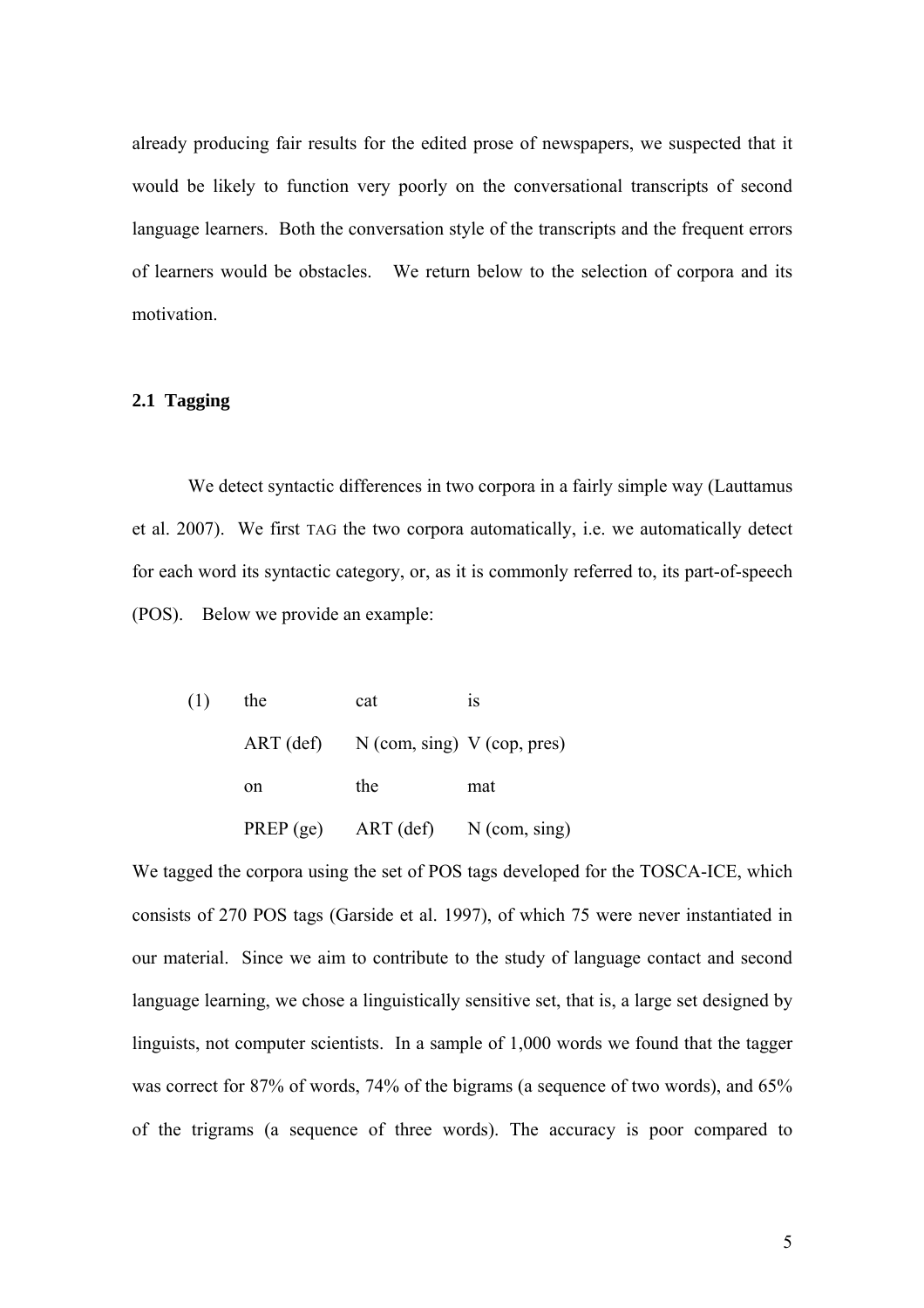newspaper texts, but we are dealing with conversation, including the conversation of non-natives. Since parsing is substantially less accurate than POS tagging, we feel that this accuracy level confirms the wisdom of not trying to use the more informative technique of full parsing.

The POS tags are then collected into ordered triples, the TRIGRAMS ART(def)- N(com, sing)-V(cop, pres), ..., PREP(ge)-ART(def)-N(com, sing). We use POS trigrams, rather than single tags, as indications of syntactic structure in order to obtain fuller reflection of the complete syntactic structure, much of which is determined once the syntactic categories of words are known. In making this last assumption, we follow most syntactic theory, which postulates that hierarchical structure is (mostly) predictable given the knowledge of lexical categories, in particular given the lexical 'head'. Sells (1982, sec. 2.2, 5.3, 4.1) shows how this assumption was common to theories in the 1980s, and it is still recognized as useful (if imperfect given the autonomy of "constructions", which Fillmore & Kay (1999) demonstrate). So if syntactic heads have a privileged status in determining a "projection" of syntactic structure, then we will detect syntactic differences in two varieties by quantifying the distribution of parts-of-speech in context.

#### **2.2 Comparison**

We then collect all the POS trigrams found in the corpora (13,784 different POS trigrams in the case of the Finnish Australian data), and count how frequently each occurs in both of the corpora. We then compare this 2 X 13,784 element table, asking two questions. First, we wish to know whether the distribution in the two rows might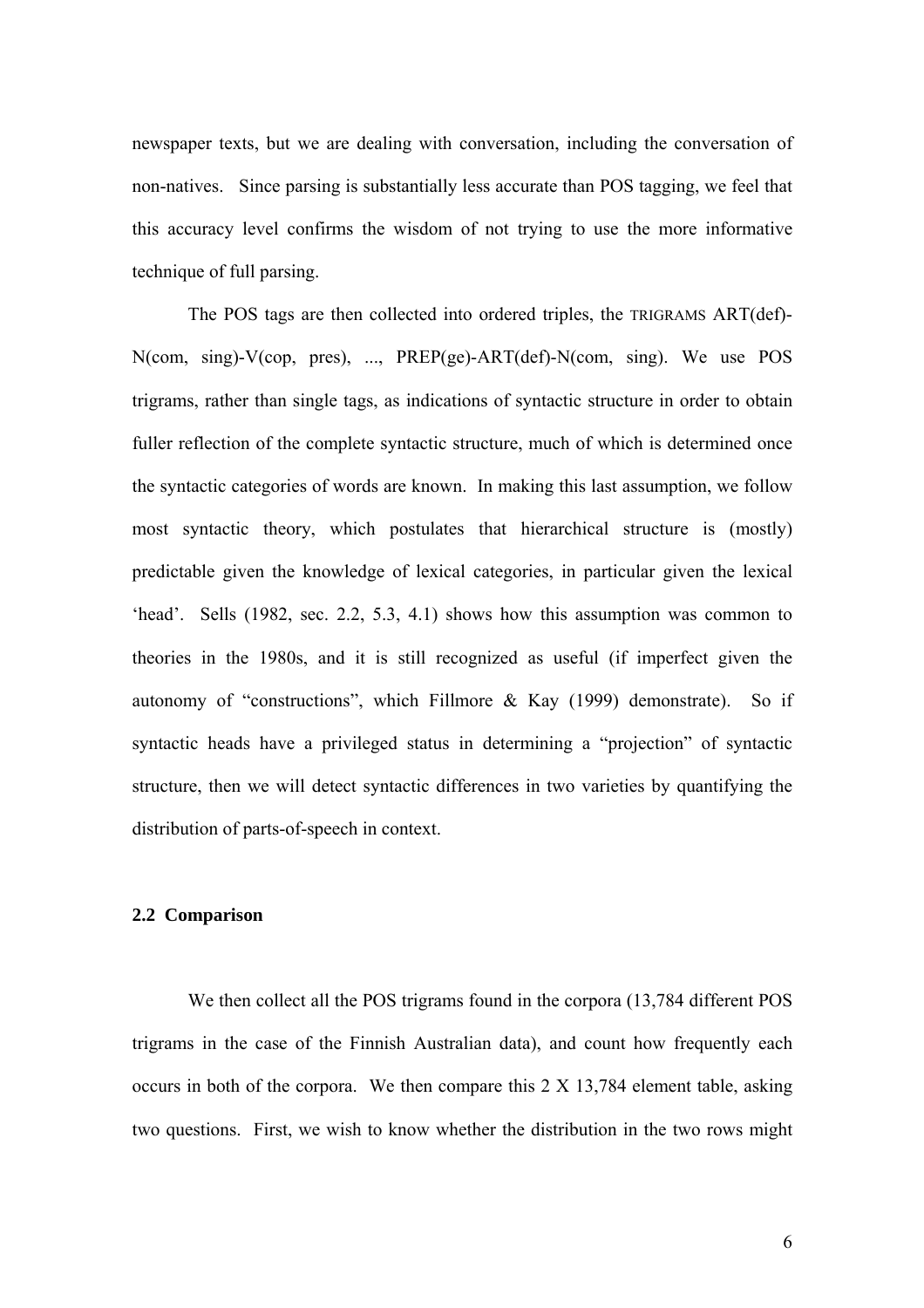be expected by chance, in other words, whether there is a statistically significant difference in the distributions. Second, in case the overall distributions differ significantly (*p*-values at or below 0.05), we calculate which frequent POS trigrams are responsible for the skewed distribution. We suppress the technical details in this presentation, referring the interested reader to Nerbonne & Wiersma (2006).

In connection with the second goal, we examine the 200 POS trigrams that contribute the most to the skewing of the distribution between the two corpora. Both the relative differences in corpora (i.e. which percentage of a given POS trigram occurs in one corpus as opposed to another) and also the overall frequencies of the trigram are taken into account. We weight more frequent POS trigrams more heavily because more frequent patterns are likely to be perceptively salient, and also because we are most certain of them. We turn to an examination of the Finnish Australian data below.

#### **2.3 Discussion**

By analyzing differences in the frequencies of POS trigrams, we importantly identify not only deviant syntactic uses ("errors"), but also the overuse and underuse of linguistic structures, whose importance is emphasized by researchers on second language acquisition (Coseriu 1970; Ellis 1994: 304-306 uses for underuse 'underrepresentation' and overuse 'over-indulgence'; de Bot et al. 2005: A3, B3). According to these studies, it is misleading to consider only errors, as second language learners likewise tend to overuse certain possibilities and tend to avoid (and therefore underuse) others. For example, de Bot et al. (2005) suggest that non-transparent constructions are systematically avoided even by very good second language learners.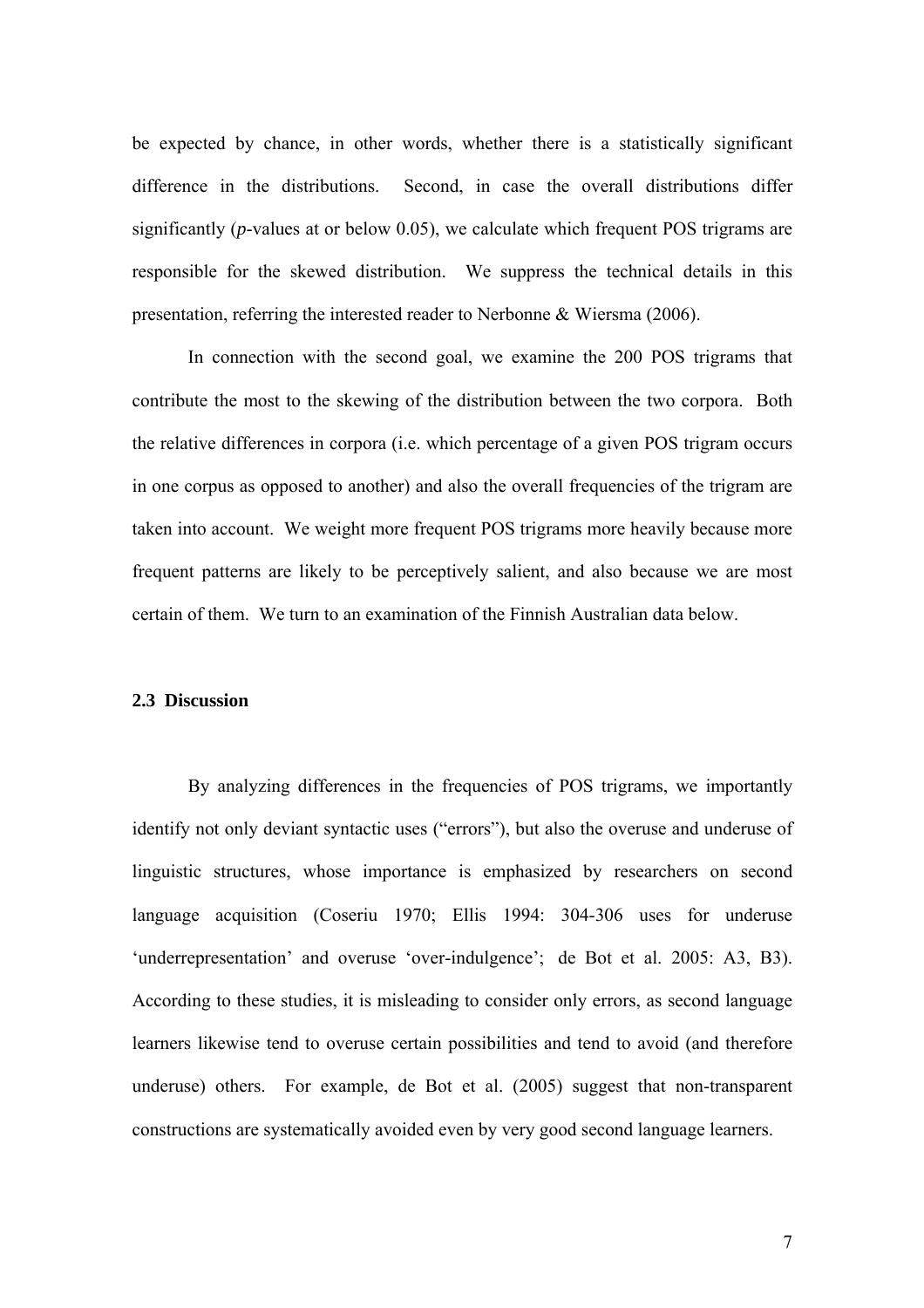We like to emphasize that our work assumes, **not** that syntax consists solely of part-of-speech sequences, but only that differences in part-of-speech sequences are indicative of syntactic differences in general. It is important to emphasize that we do not claim to have developed a technique that probes all conceivable syntactic differences **directly**, but rather a technique that detects traces of differences in superficial syntax. Those differences might naturally have causes in deeper levels of syntactic structure. In a contribution with more room for reflection, we would expand on how we derive inspiration from other indirect measurement techniques such as the measurement of latitude via differences in the local solar noon with respect to Greenwich mean time, or the measurement of temperature via the expansion of a fluid.

Uriel Weinreich (1953: 63) noted the difficulty of aggregating over language contact effects:

No easy way of measuring or characterizing the total impact of one language on another in the speech of bilinguals has been, or probably can be devised. The only possible procedure is to describe the various forms of interference and to tabulate their frequency.

Our proposed technique for detecting syntactic differences does indeed aggregate over many indicators of syntactic difference, in a way that makes progress toward assessing the "total impact" in Weinreich's sense, albeit with respect to a single linguistic level, namely syntax. We do not develop a true **measure** of syntactic difference here as that would require further calibration and validation, preferably cross-linguistically, but we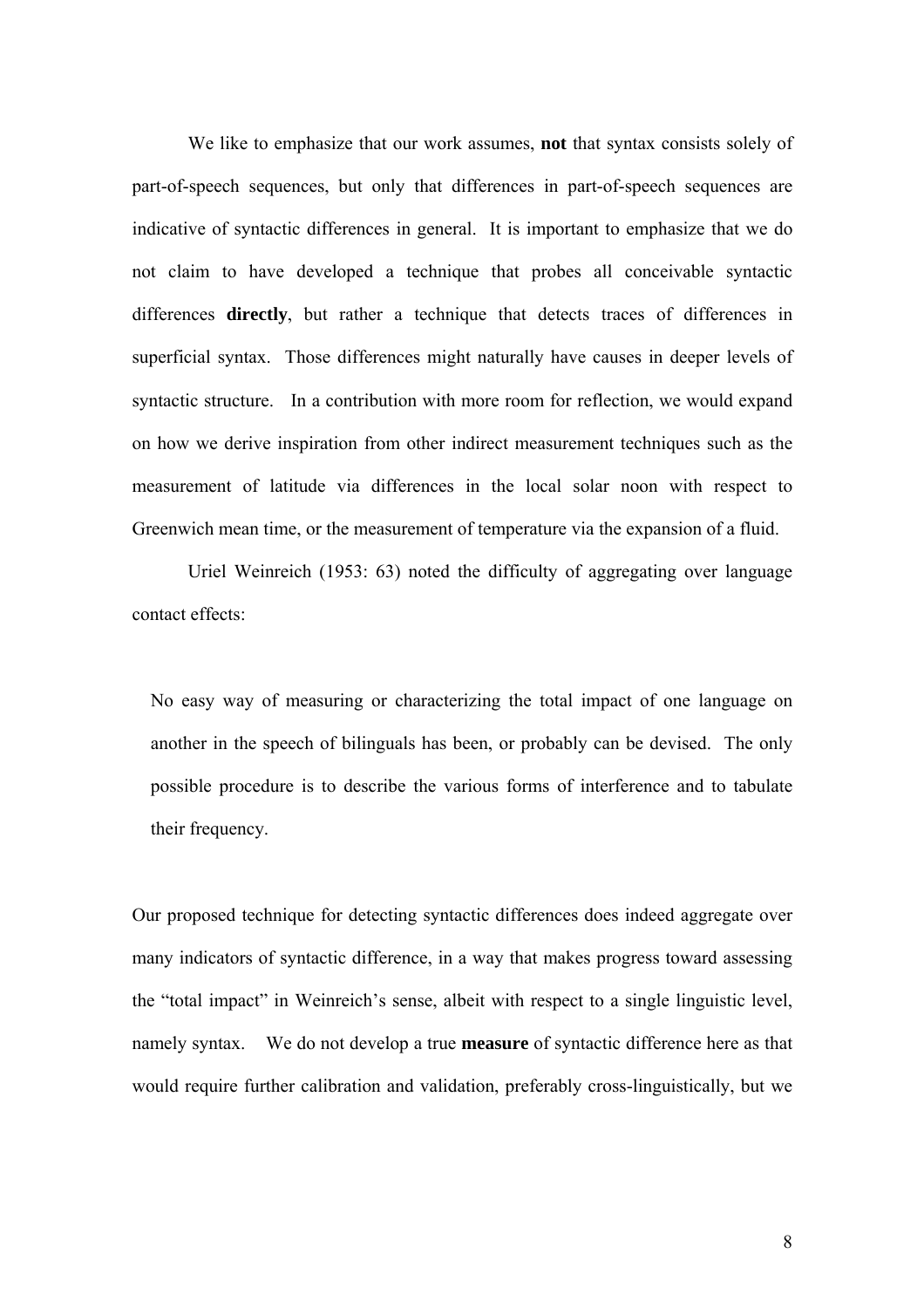do claim to detect differences in the frequency with which different constructions are used.

If such a measure could be validated and calibrated, it would be important not only in the study of language contact but also in the study of second language acquisition. We might then look afresh at issues such as the time course of second language acquisition, the relative importance of factors influencing the degree of difference such as the mother tongue of the speakers, other languages they know, the length and time of their experience in the second language, the role of formal instruction, etc. It would make the data of such studies amenable to the more powerful statistical analysis reserved for numerical data.

#### **2.4 Previous work**

Aarts & Granger (1998) suggest focusing on tag sequences in learner corpora, just as we do. We add to their suggestion statistical analysis using permutation statistics, which allows us to test whether two varieties vary significantly. We discuss similar technical work below, none of which has focused on analyzing language contact, however.

#### **3 The Australian English of Finnish Emigrants**

We shall describe the differences between the English of those who emigrated as adults and those who emigrated as children (juveniles). After studying the transcripts,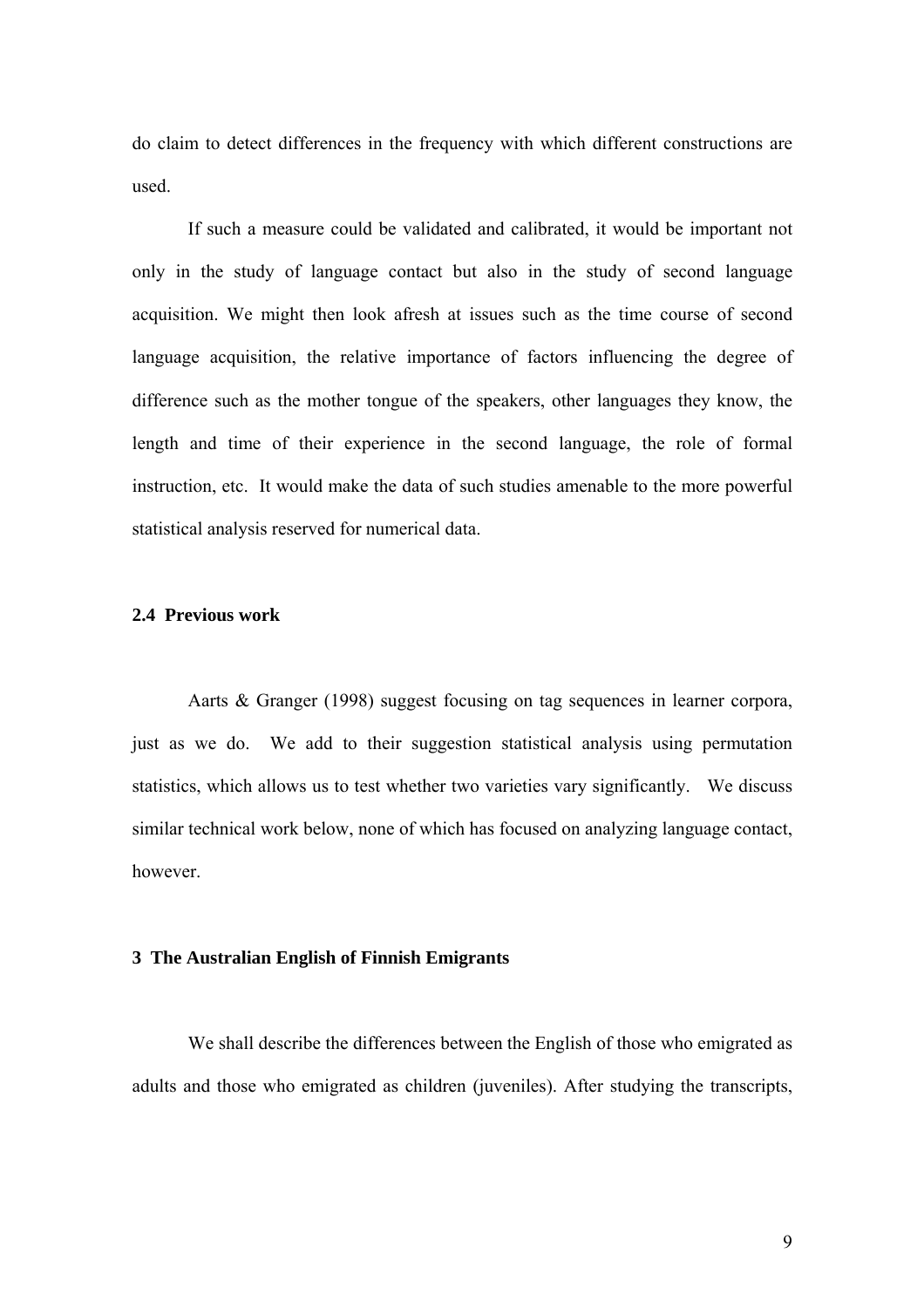we assume that the latter's English is near native, and so we focus below on the English of those who emigrated as adults.

#### **3.1 Linguistic Situation of the Adult Emigrants**

We note that the linguistic development of the two Finnish groups in Australia is best described as language shift. We are therefore concerned with bigenerational bilingualism as a series of stages in the assimilation of the Finnish ethnic minorities into a linguistically, socially and culturally English-dominant speech community, which inevitably entails the loss of the variety of Finnish used in the speech communities and Anglicization among these ethnic groups. We note that language shift seems to take place no later than during the  $2<sup>nd</sup>$  generation of various ethnic groups in the US, with the exceptions of Spanish and Navajo (Karttunen 1977; Veltman 1983; Smits 1996; Klintborg 1999). The evidence from Hirvonen (2001) also supports this; American Finnish does not seem to survive as a viable means of communication beyond the second generation.

The situation is similar in Australia. Clyne & Kipp (2006: 18) note that "highshift" groups in Australia tend to be ones who are culturally closer to Anglo-Australians in contrast with some "low-shift" groups with different "core values such as religion, historical consciousness, and family cohesion". The evidence in Lauttamus et al. (2007) suggests that also Finnish Australians represent those language groups that shift to English very rapidly in the second generation. It appears that even members of the  $1<sup>st</sup>$ generation of immigrants may demonstrate a variety of achievements, including nativelike ability (cf. Piller 2002), that members of the  $2<sup>nd</sup>$  generation speak natively and that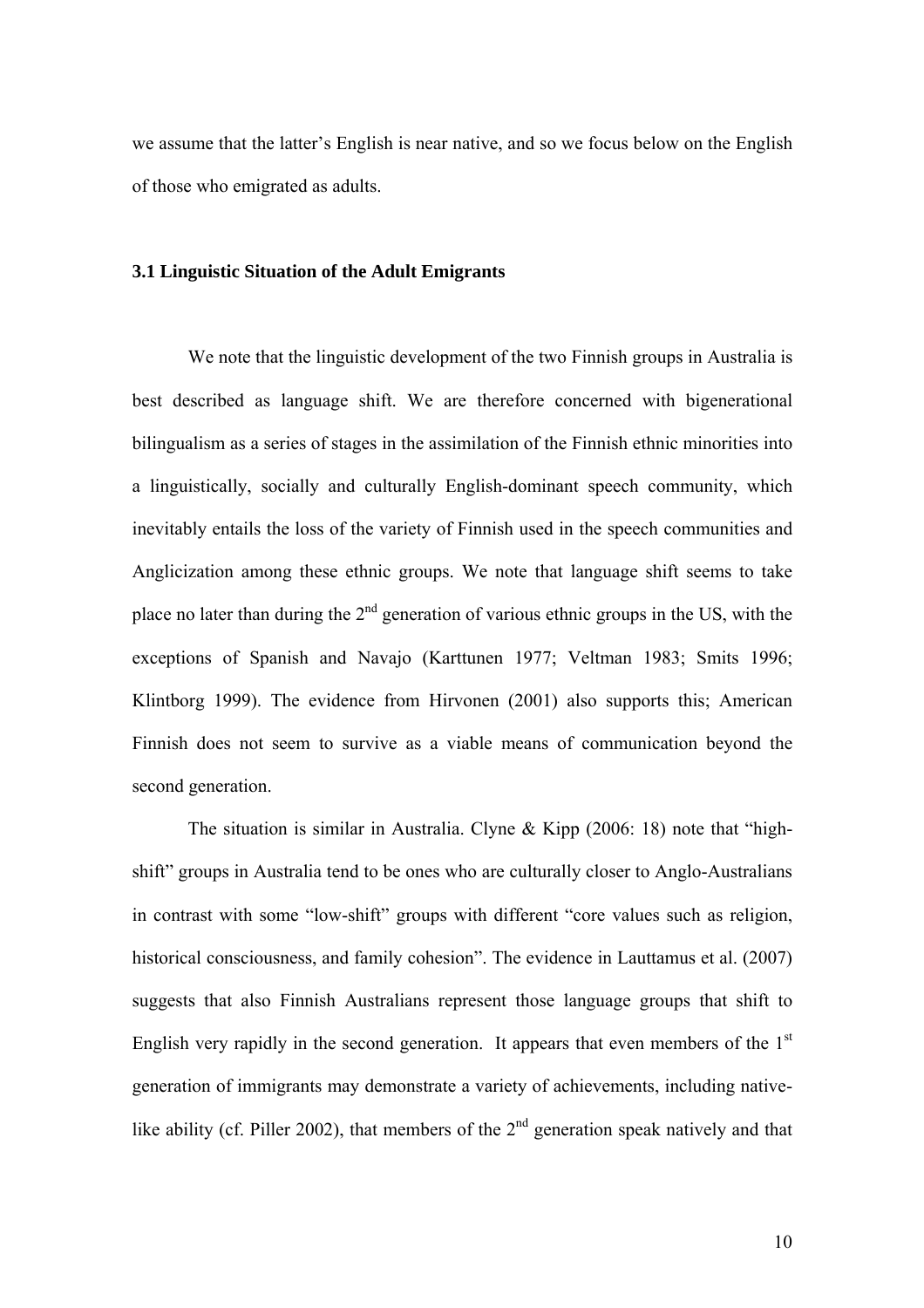language attrition does not wait till the  $3<sup>rd</sup>$  generation but begins with the  $1<sup>st</sup>$  generation (cf. Waas 1996; Schmid 2002, 2004; Cook 2003; Jarvis 2003). Consequently, we expect to find most of the evidence for syntactic interference (substratum transfer) in the English of first generation Finnish Australians, as the second generation has already shifted to English without any interference from Finnish. The findings in Lauttamus et al. (2007) all point in the direction that second generation Finnish Australians speak (almost) natively, with very little Finnish interference in their English. This is corroborated by findings in some other studies, such as Lahti (1999) and Kemppainen (2000) on lexical features, Mannila (1999) on segmental features, Laakkonen (2000) on rhythm, and Markos (2004) on hesitation phenomena.

Like similar groups in the United States (cf. Lauttamus & Hirvonen 1995), the adult immigrants typically go on speaking Finnish at home as long as they live, and carry on most of their social lives in that language, leaving Finnish their dominant language. They struggle to learn English, with varying success, e.g. usually retaining a noticeable foreign accent. But they are marginally bilingual, as most of them can communicate successfully in English in some situations.

We contrast their situation with that of their children. The immigrant parents speak their native language to their children, so this generation usually learns the ethnic tongue as their first language. The oldest child may not learn any English until school, but the younger children often learn English earlier, from older siblings and friends. During their teens the children become more or less fluent bilinguals. Their bilingualism is usually English-dominant: they tend to speak English to each other, and it is sometimes difficult to detect any foreign features at all in their English. As they grow older and move out of the Finnish communities, their immigrant language starts to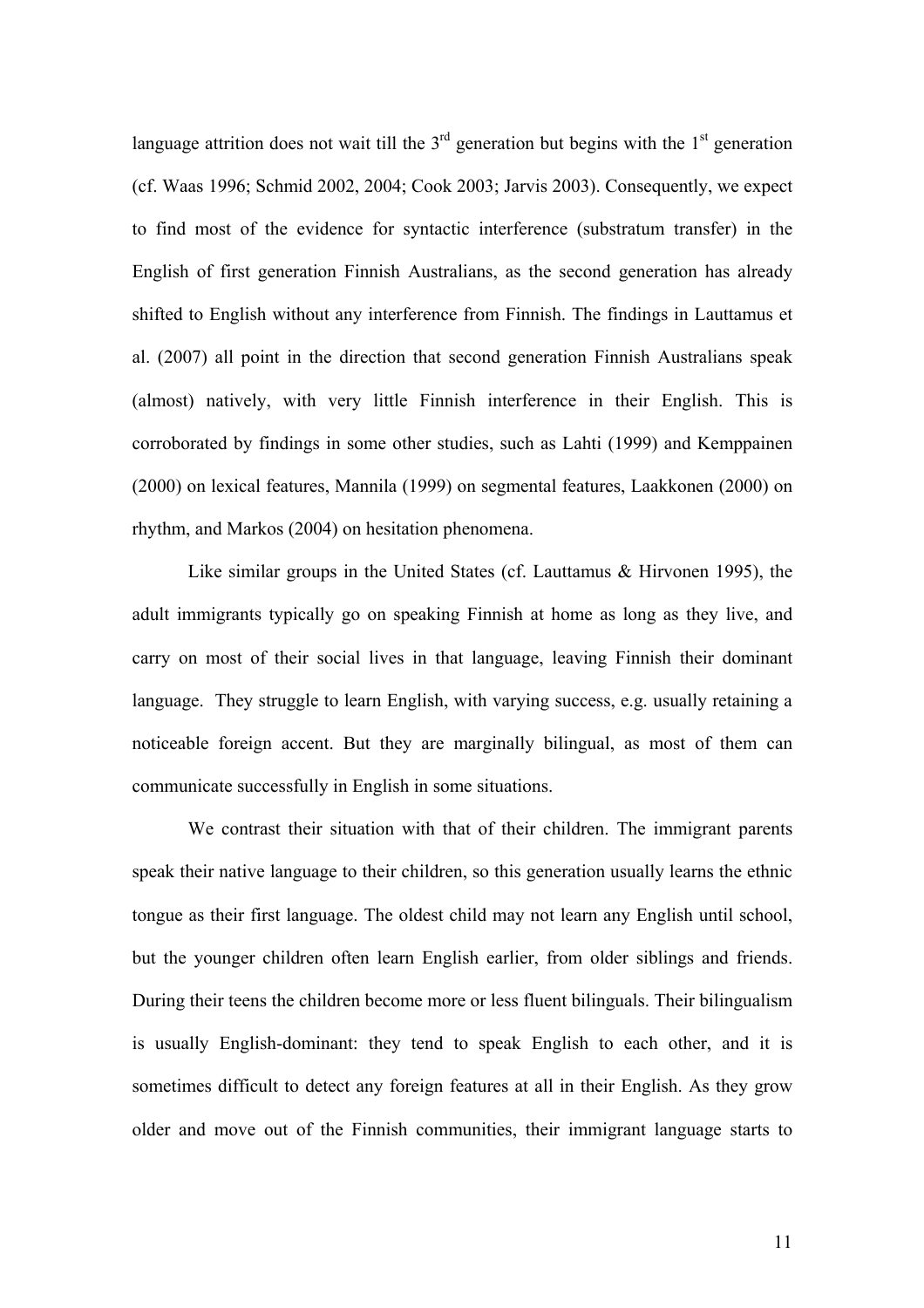deteriorate from lack of regular reinforcement. Even if this generation marries within its ethnic group, as is frequently the case, English nonetheless becomes the language of the household, and only English is spoken to the following generation.

The language contact scholarship distinguishes situations of SHIFT from MAINTENANCE (Thomason and Kaufmann, 1988; Van Coetsem, 1988). The adult emigrant group, our focus here, maintains Finnish, but, more to the point, shifts to English, the subject of our research. Their Finnish is linguistically dominant, while English is socially dominant throughout Australia. In a situation of adult language shift, we expect interference from the native (Finnish) in the acquired (English) language, beginning with pronunciation (phonology) and morphosyntax. Lexical interference is comparatively weak.

#### **3.2 Finnish Australian English Corpus (FAEC)**

Greg Watson of the University of Joensuu compiled a corpus of English conversations with Finns who had emigrated to Australia nearly thirty years earlier (Watson 1996). This corpus was kindly put at our disposal. All the respondents were Finnish native speakers. We divided them into two groups, "adults", or adult emigrants, who were over 18 upon arrival in Australia, and "juveniles", the children of the adults, who were all under 17 at the time of emigration. We distinguish between adult immigrants and immigrant children based on Lenneberg's (1967) well-known critical age hypothesis, which suggests a possible biological explanation for successful L2 acquisition between age two and puberty. Note that 'adult' vs. 'juvenile' refers only to the age at emigration: all the respondents were over 30 at the time of the interviews.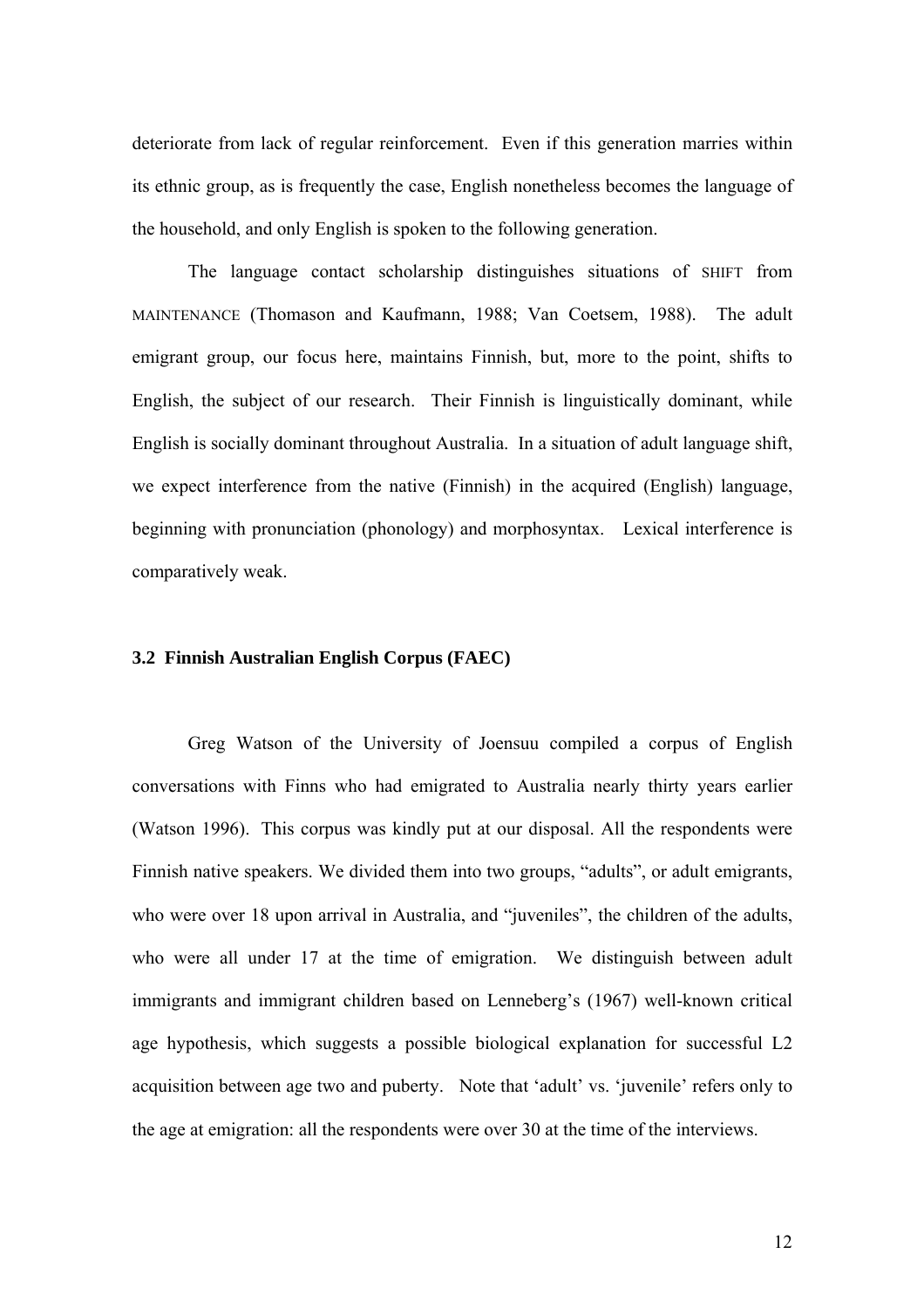The adults were 30 years old on arrival (on average), and 58.5 at the time of the one-hour interview, and the juveniles were 6 and 36, respectively. There were 62 adult and 28 juvenile interviews, and there were roughly equal numbers of males and females. The interviews were transcribed in regular orthography by trained language students and later checked by Watson. Speakers were not tested for English proficiency, but it is clear from a quick view of the data that the juveniles' English is considerably better than that of the adults'. The juveniles had gone to school in Australia, and the adults in Finland. Our corpora contained 305,000 words in total.

### **4 Differences observed**

The following section summarizes some of the material in Lauttamus et al. (2007). The evidence from our syntactic analysis using the POS-tag trigrams and a permutation test like the one described in detail in Nerbonne & Wiersma (2006) shows that there are differences between the adults and the juveniles at a statistical significance level of 0.01. Our report focuses first on the aggregate effects of syntactic distance between the two groups of speakers and then we move on to discuss more specific "syntactic contaminants" in the English of the adults. The role of the language technology, specifically the POS-tags and the permutation test used to identify differing elements in the distribution, is that of detection. We also attempt to interpret the differences, but we have not enlisted language technology for this purpose.

#### **4.1 General Effects**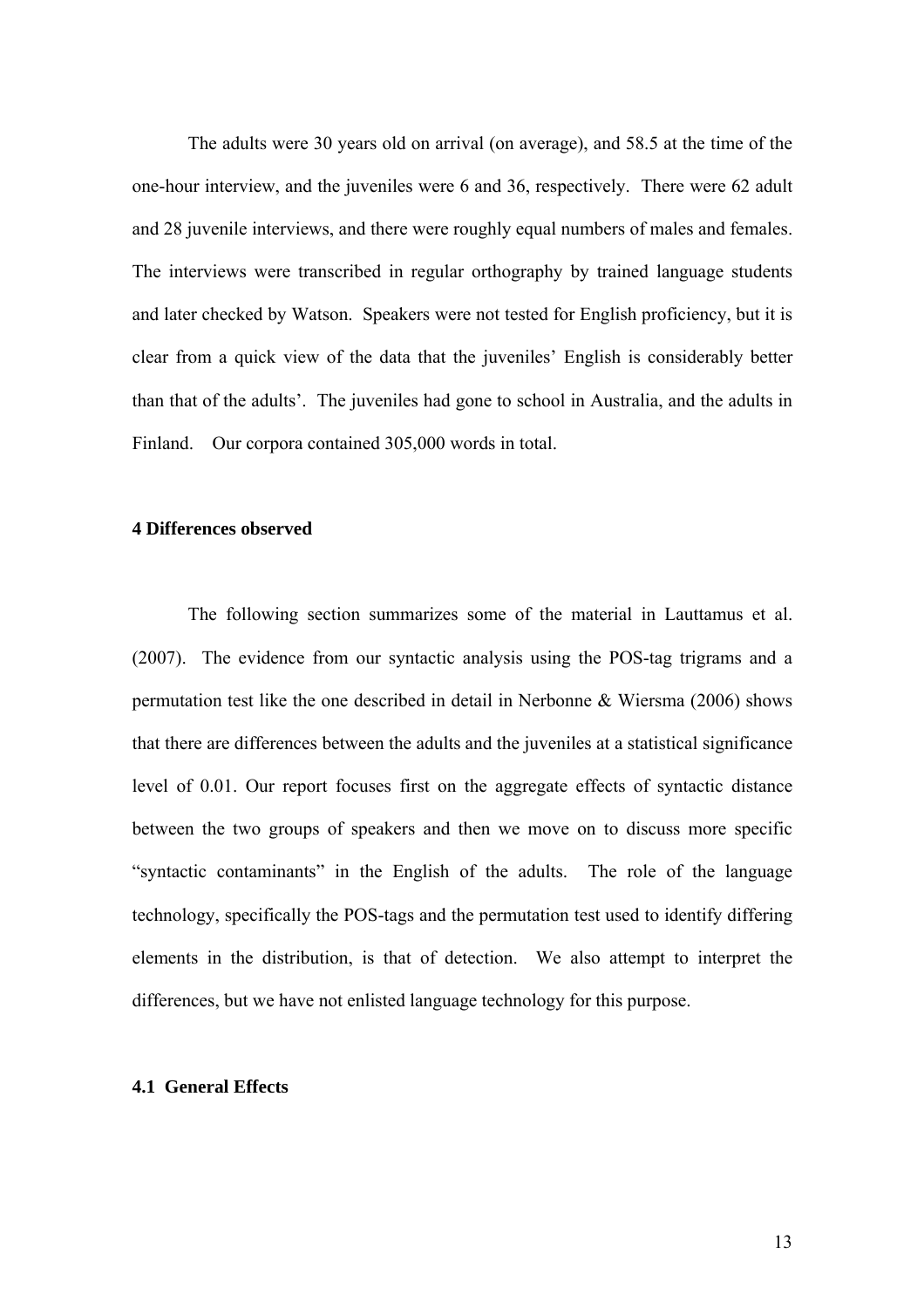Some of the significant syntactic differences found in the data might be attributed to the lower level of fluency in the adults. Their language exhibits the following:

(a) Overuse of **hesitation phenomena** (pauses, filled pauses, repeats, false starts etc.), arising from difficulties in speech processing and lexical access.

(b) Overuse of **parataxis** (particularly with *and* and *but*) as opposed to hypotaxis.

(c) Underuse of **contracted forms** that the juveniles use easily and naturally, e.g. *I've been running, I'd like to go, I'll finish my degree.* Adults mostly use full forms such as *I have been, she will be.*

(d) Reduced repertoire of **discourse markers** such as *you know, you see, I mean.*  Adults do use *you know* (with other hesitation phenomena), but as a time-gaining device rather than as a genuine discourse marker. In contrast, the juvenile emigrants use a more varied repertoire of markers, which often function as appeals to the interviewer.

(e) Avoidance of **complex verb clusters.** Juvenile, but not adult, emigrants use structures such as *I would have had it, I still probably would have ended up getting married.*

(f) Avoidance of **prepositional and phrasal verbs.** In contrast, juvenile emigrants have no difficulty with verbs such as *I ran out of money, I just opted out for an operation.* 

(g) Underuse of the existential *there*. The adults either avoid using the existential or attempt to express it without the word *there* (cf. section 4.2.3). We include this in the list of general differences as an example of a general difficulty that speakers have with peculiar English constructions.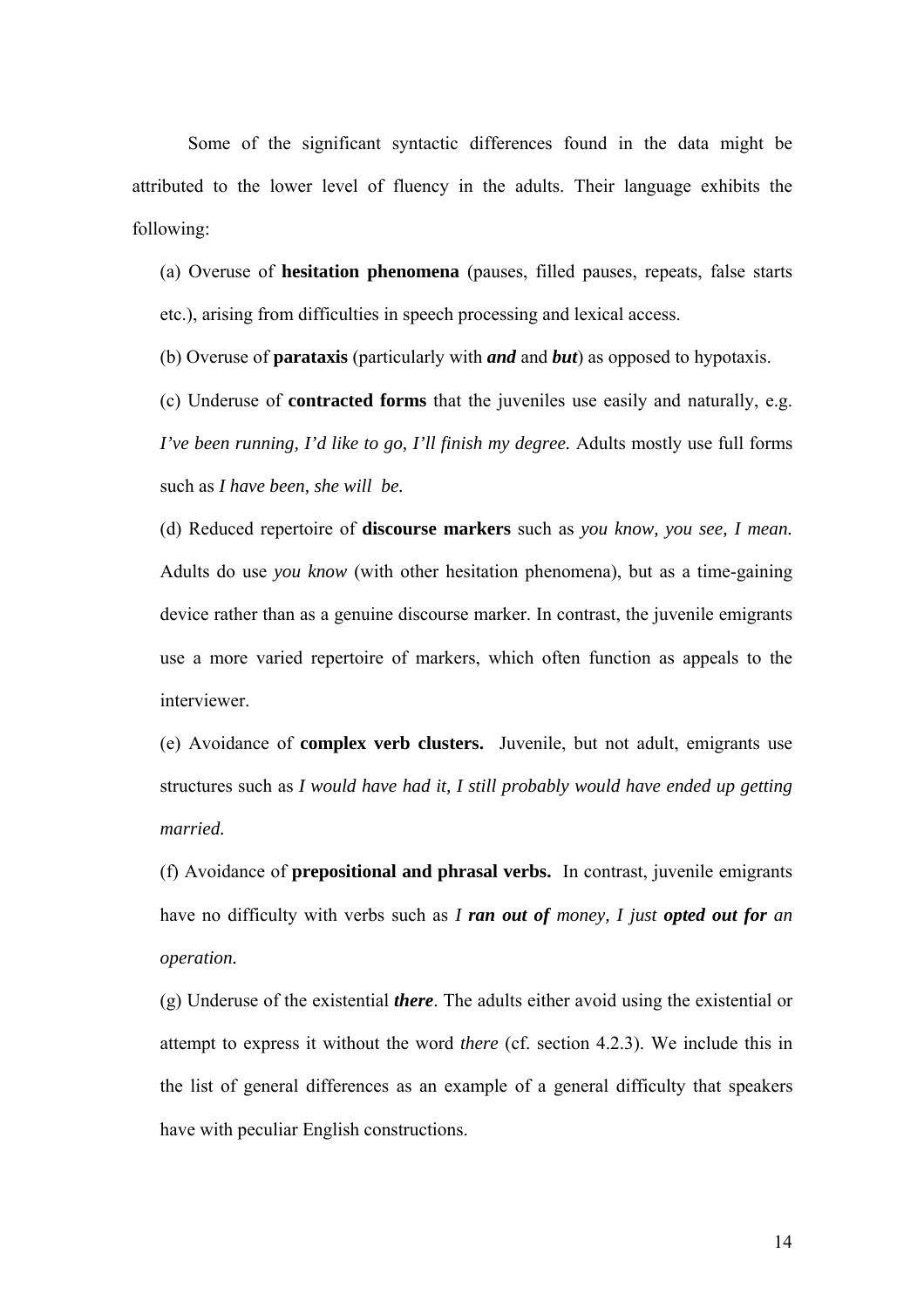We extracted the properties above by investigating frequent POS-trigrams that differed significantly in one group as opposed to another (individual *p*-values at or below 0.05), also using 90% relative frequency as a threshold, i.e. where 90% occurred in the one group or the other (once we applied a correction for overall difference in corpus size). This means that **avoidance** does not imply total absence of a feature in a group. Nor do we wish to suggest that adults are **consciously** avoiding certain constructions such as hypotaxis. The differences in usage patterns could arise through other strategies.

The ability to identify these sources of deviation in the use of English by the adult Finnish emigrants confirms our contention that the comparison of POS-trigram frequencies indeed reflects the syntactic distance between the two varieties of English and, consequently, aggregate effects of the difference in the two groups' English proficiency. The shift to English has indisputably proceeded along different paths in the two groups, the adults (still) showing features of "learner" language, or shift with interference, and the juveniles those of shift without interference.

#### **4.2 Specific syntactic effects**

We turn to differences in specific constructions. In examining these, we shall interpret them on the basis of our knowledge of standard (acrolectal) Finnish and English, which is a risky undertaking. We shall likewise entertain interpretations based on what we know about non-standard (basilectal) varieties of English and Finnish, but our knowledge is less than perfect here.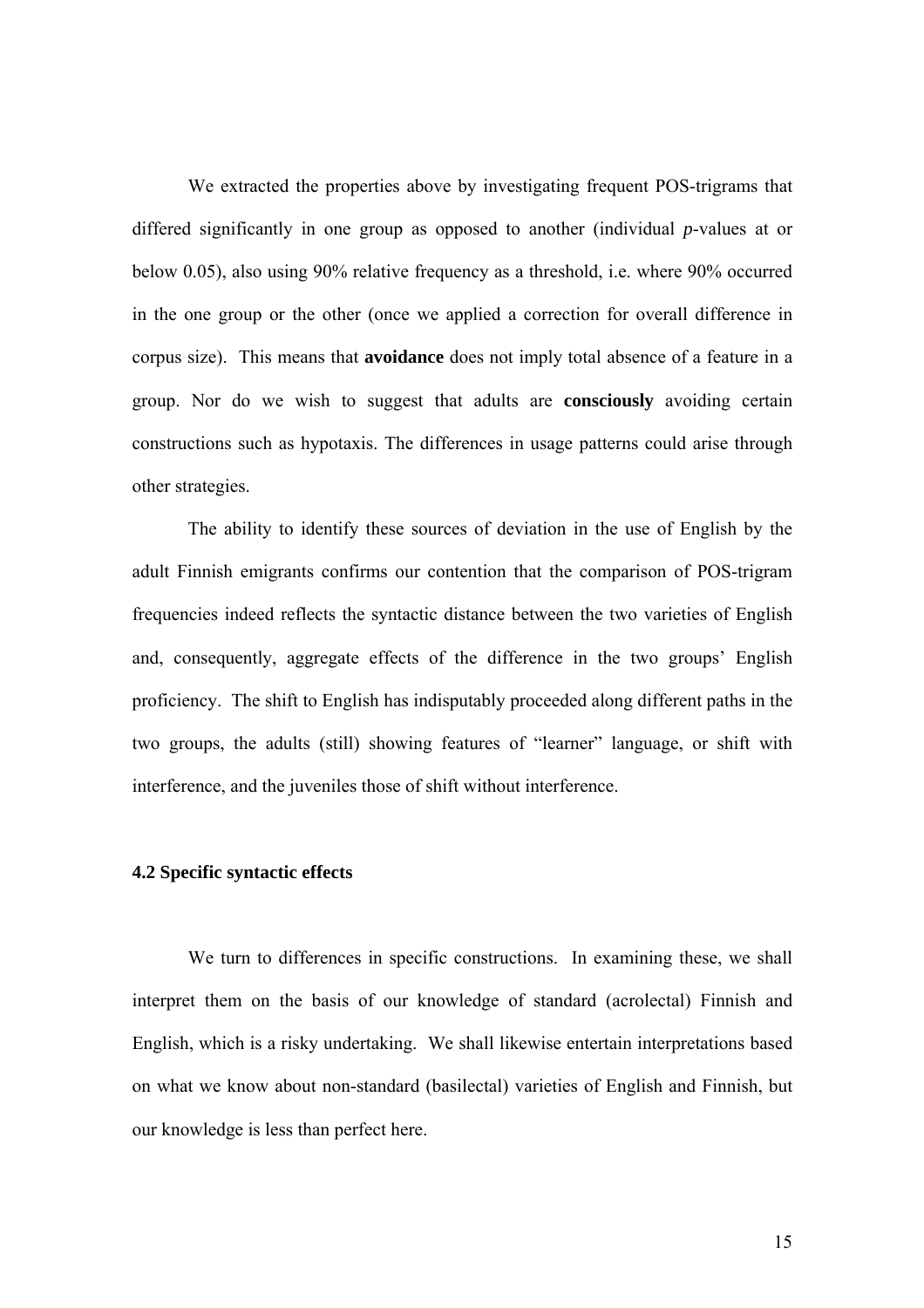In examining the following differences in POS-trigram frequency, we will be asking whether the observed syntactic deviations from the norms of standard (acrolectal) English may be ascribed to contact effects from a Finnish substratum, to more universal, 'natural' tendencies in non-standard varieties in general, or to other factors. Modesty compels us to note that we are aware that there are many further sources of influence which might explain why the language of second language learners differs from that of native speakers. Lauttamus et al. (2007) discusses this in more detail.

To illustrate how explanations compete, consider the fact that different adult speakers fail to enforce subject-verb concord, thus *They all doned here, they, - they wasn't raw [kangaroo] skin.* The subject-verb nonconcord in *they wasn't* ('they weren't') is all putatively a vernacular universal. But in non-acrolectal Finnish, subject-verb nonconcord is also frequent, e.g. *ne meni Groningeniin* ('they went to Groningen', *ne*, plural of *se* 'it', + *meni* 'went' 3rd person sg), which shows subject-verb nonconcord in person and number, as opposed to standard Finnish: *he menivät Groningeniin* (*he* 'they' + *meni+vät* 'went' + 3rd person pl). Just as some vernacular Englishes, non-acrolectal Finnish also violates the standard subject-verb concord rule.

To support a potential role of the 'vernacular' approach in our analyses, we refer to Fenyvesi & Zsigri (2006: 143). They suggest that less educated speakers of English (such as the adults), who have usually learnt their L2 via listening, rely on *auditory*  input, whereas more educated immigrant language speakers (such as our juveniles), who have acquired their L2 also through reading and writing, and therefore been exposed to a more or less codified standard (acrolectal) variety, rely on *visual* input as well. The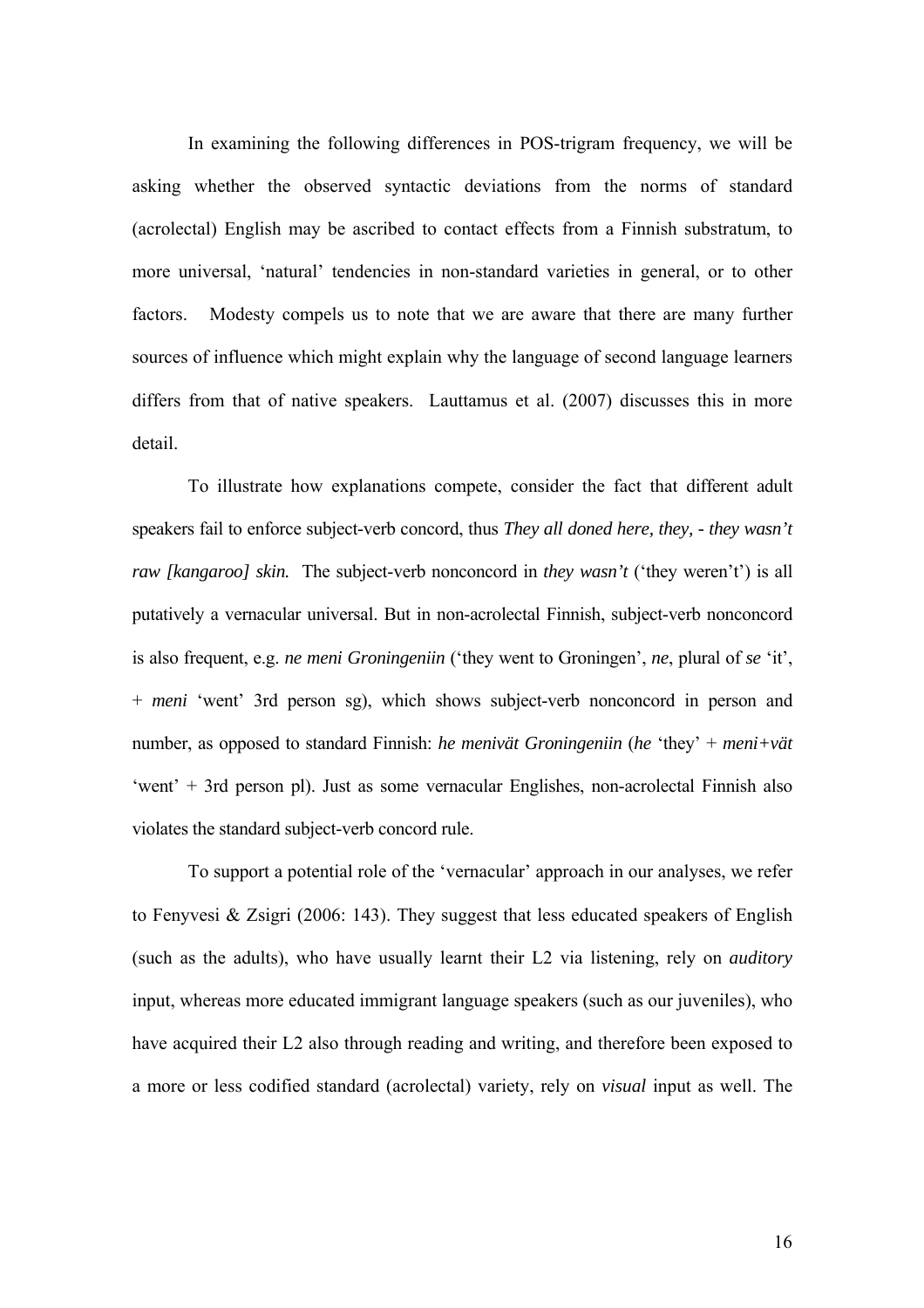fact that the adults in our study have mainly been exposed to spoken, *basilectal* (Australian) English is likely to give rise to some general vernacular features.

We discuss two patterns in detail, one we attribute to the Finnish substrate, and the other to general simplifying tendencies. We note several others more briefly, hoping to provide the flavor of the previous work.

#### **4.2.1 Article usage**

The adults demonstrate overuse (and underuse) of the indefinite and definite articles, *a(n)* and *the*, characteristic of a learner whose L1 has no article system (such as Finnish), as exemplified in the following:

- (2a) in that time /in a Finland/ because wasn't very
- (2b) first we go /to the Finland/
- (3) we been /in a Brisbane/ Brisbane because ah
- (4) in /the Brisbane and/
- (5) I had /a different birds/ in Finland

In example (5) the indefinite article occurs with a countable, plural noun head, a very unlikely overuse for a native speaker, however informal. The juveniles do not show similar linguistic behavior being more proficient in English.

Finnish Americans also overuse the articles, particularly the indefinite article, using it, for example, with proper nouns. Pietilä (1989: 167-168) shows that Finnish Americans, particularly elderly, first generation speakers often supply redundant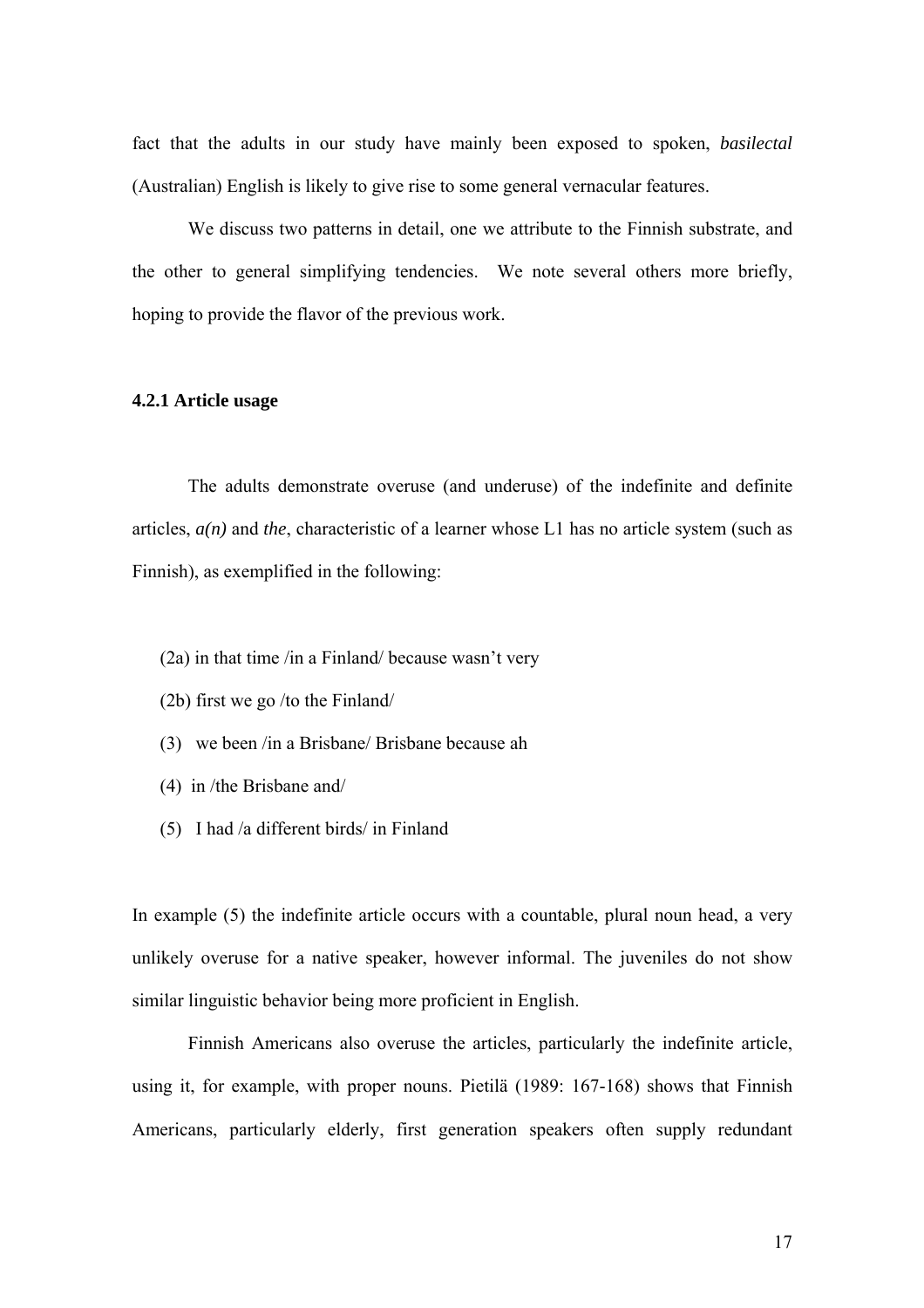definite articles, such as those in (2b) and (4) rather than indefinites, such as (2a) or (3). Pavlenko & Jarvis (2002: 207) show that most of the L1-influenced article errors committed by Russian L2 users of English were omissions and that only a few involved oversuppliance of the definite article. (Similarly to Finnish, Russian has no article system.)

Finnish does allow for the use of the demonstrative pronouns *this* and *that* to mark definiteness instead of the definite article, which may explain overuses we found in English demonstratives used by the adult emigrants:

- (6) it's /this taxation is/ really something in Finland
- (7) I watch /that ah news/ and 'Current Affair'

In these contexts there is no apparent need to use the demonstratives, e.g. a need to contrast one news (broadcast) with another. We note, however, that in a potential Finnish variant of (6), *juuri tämä verotus* [*…*] *Suomessa…*('[it's] the very taxation […] in Finland') it would be quite acceptable to use the demonstrative *tämä* 'this' to make the reference not only definite but also specific. We conclude tentatively that the adult overuse of the demonstratives also originates from Finnish substratum transfer. This is consonant with the fact that adults may also overuse *that one* in expressions such as *I don't /remember that one/ either, I can't /explain that one/, I can't really /compare that one/*, where the NP *that one* has more or less the same function as the pronoun *it.*

To summarize, we ascribe the deviant usage of the articles in the English of the adult Finnish Australians to substratum transfer from Finnish (which has no article system to express (in)definiteness and specificity). Because Finnish has no articles, we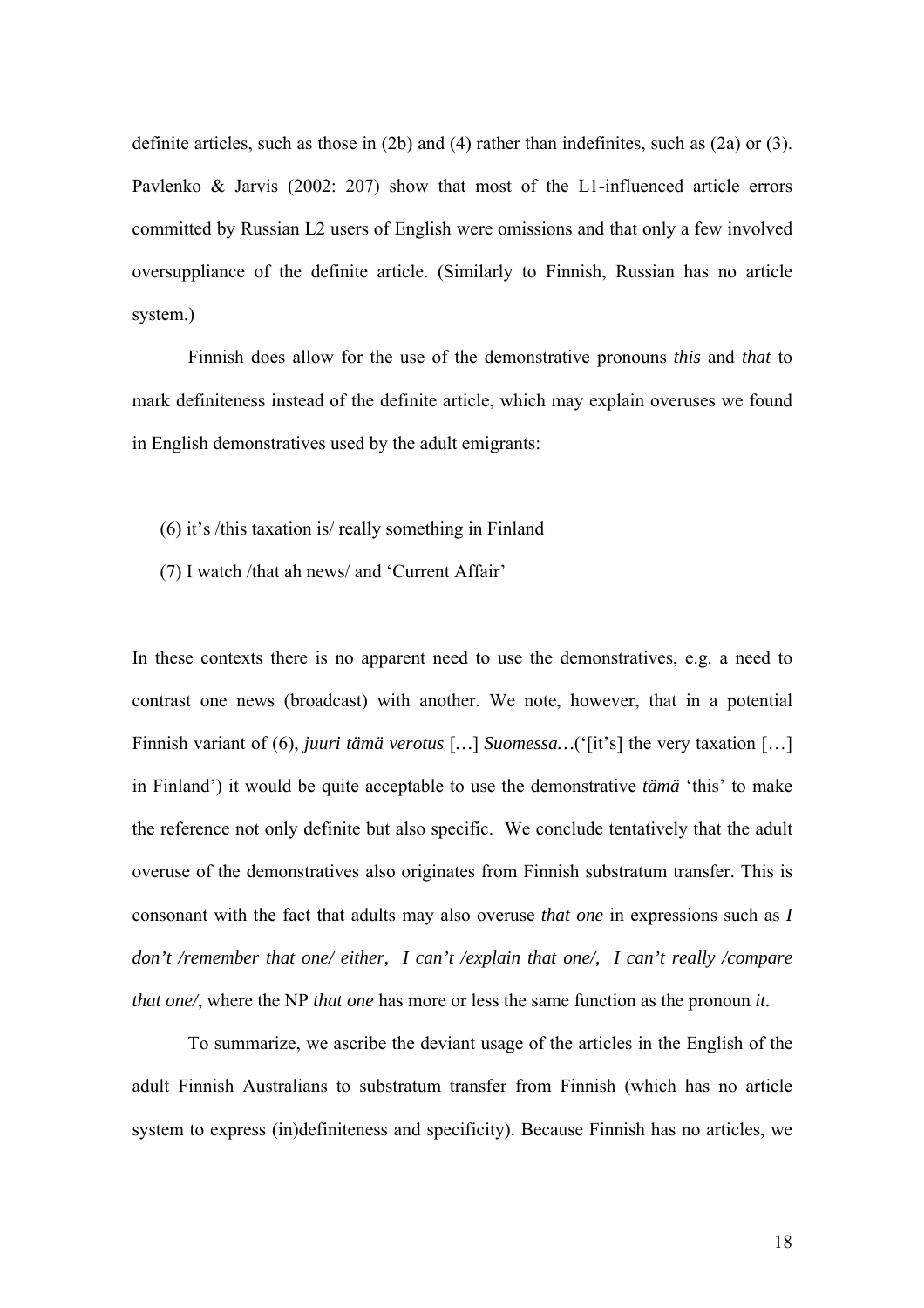might think that there is nothing to transfer (cf. Arabski 1979). However, we agree with Ellis (1994: 306-315), who argues that the absence of a feature in the first language may have as much influence on the second language as the presence of a different feature. In addition to contact-induced effects, it appears that general HYPERCORRECTION (or overgeneralization), common in 'learner' language, may be a contributing factor. In this light, an uncertainty of article usage in speakers whose L1 has no articles is "universal".

#### **4.2.2 Acquired formulae**

The distribution of the POS-trigrams also revealed that the adults have acquired some formulae such as *that's* and *what's* without mastering their grammar:

- (8) ah /*that's is*/ not my occupation
- (9) I think /*that's is*/ a no good
- (10) um /*that's is*/ a same um
- (11) and /*that's a*/ causing discomfort in
- (12) oh /*what's is*/ on that

*That's* and *what's*, acquired as fixed phrases, have apparently been processed as single elements. The fact that they are then combined with full copulas or progressive auxiliaries indicates that the speaker has not mastered the grammar of the reduced-form clitic. We also found examples such as *what's a that sign, what's a that seven or something.* Ellis (1994: 20), for one, argues that learners often produce formulae or ready-made chunks as their initial utterances. Acquired formulae cannot be ascribed to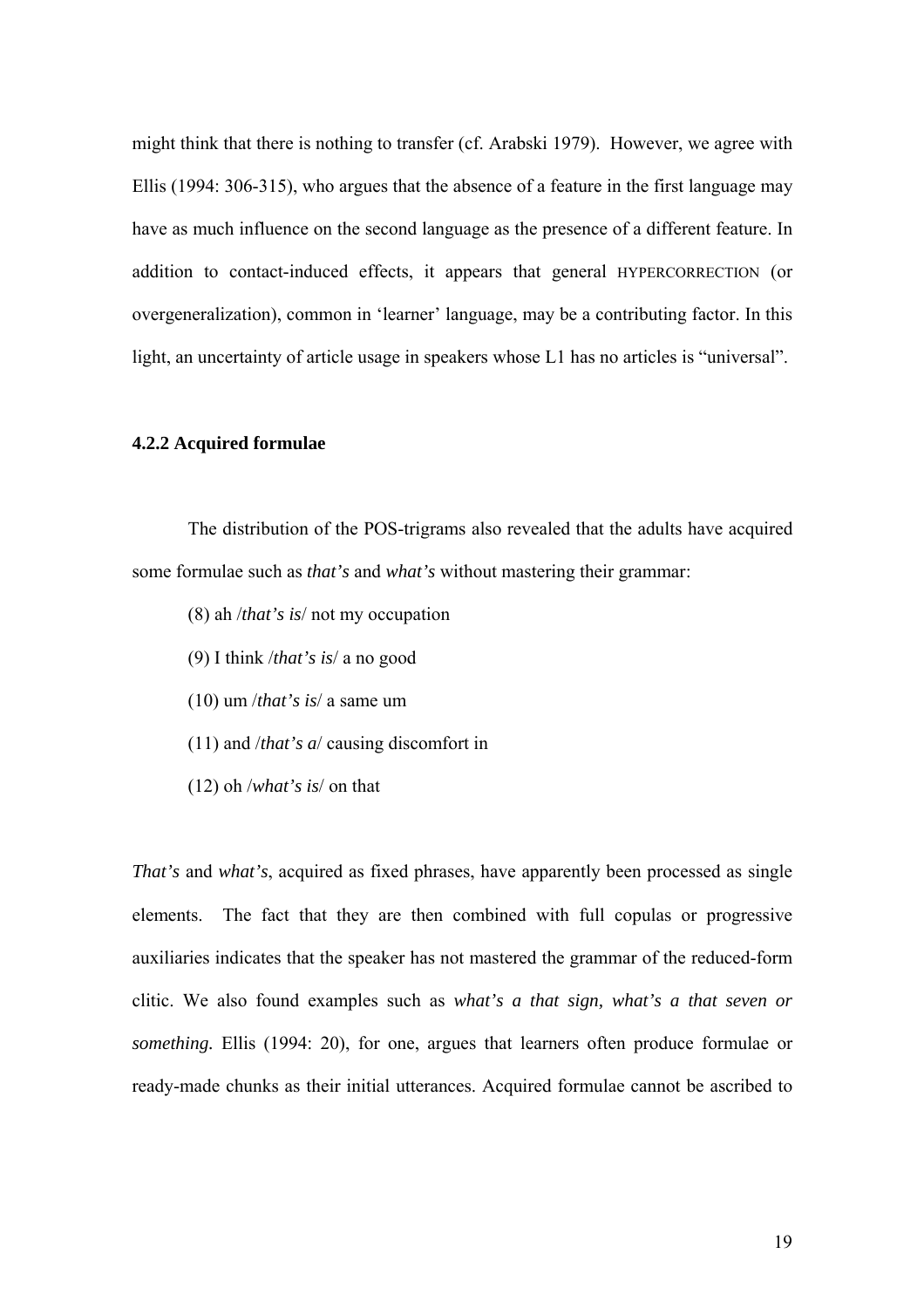substratum transfer, as they tend to be recurrent in any interlanguage. In particular, however, we know of no plausible Finnish model for this difference.

#### **4.2.3 Other deviant patterns detected via POS-tag distribution differences**

In this section we note some of the other deviant patterns discussed at length in Lauttamus et al. (2007). We discuss them here to add a sense of the value of the technique.

#### **Omission of the progressive auxiliary** *be*

Adults frequently omit the progressive auxiliary verb *be* (present and past) while the juveniles do not. The adults produce examples such as *when we /drivin' in the/ road.* Absence of the copula *be* is one of the alleged vernacular universals (Chambers 2004), and we also found more numerous examples of that in the adults' speech. Even though Finnish has no formal contrast between the progressive and non-progressive aspect, so that it might be expected to be problematic, still that does not seem to explain this specific error, which we therefore would ascribe to more universal properties of language contact rather than to substratum transfer from Finnish, specifically the difficulty learners have in acquiring unstressed elements. Pietilä (1989: 180-181) also notes that the most frequent verb form error in the English of the first generation Finnish Americans is the omission of the primary *be* in the progressive.

#### **Omission of existential** *there* **and anaphoric** *it*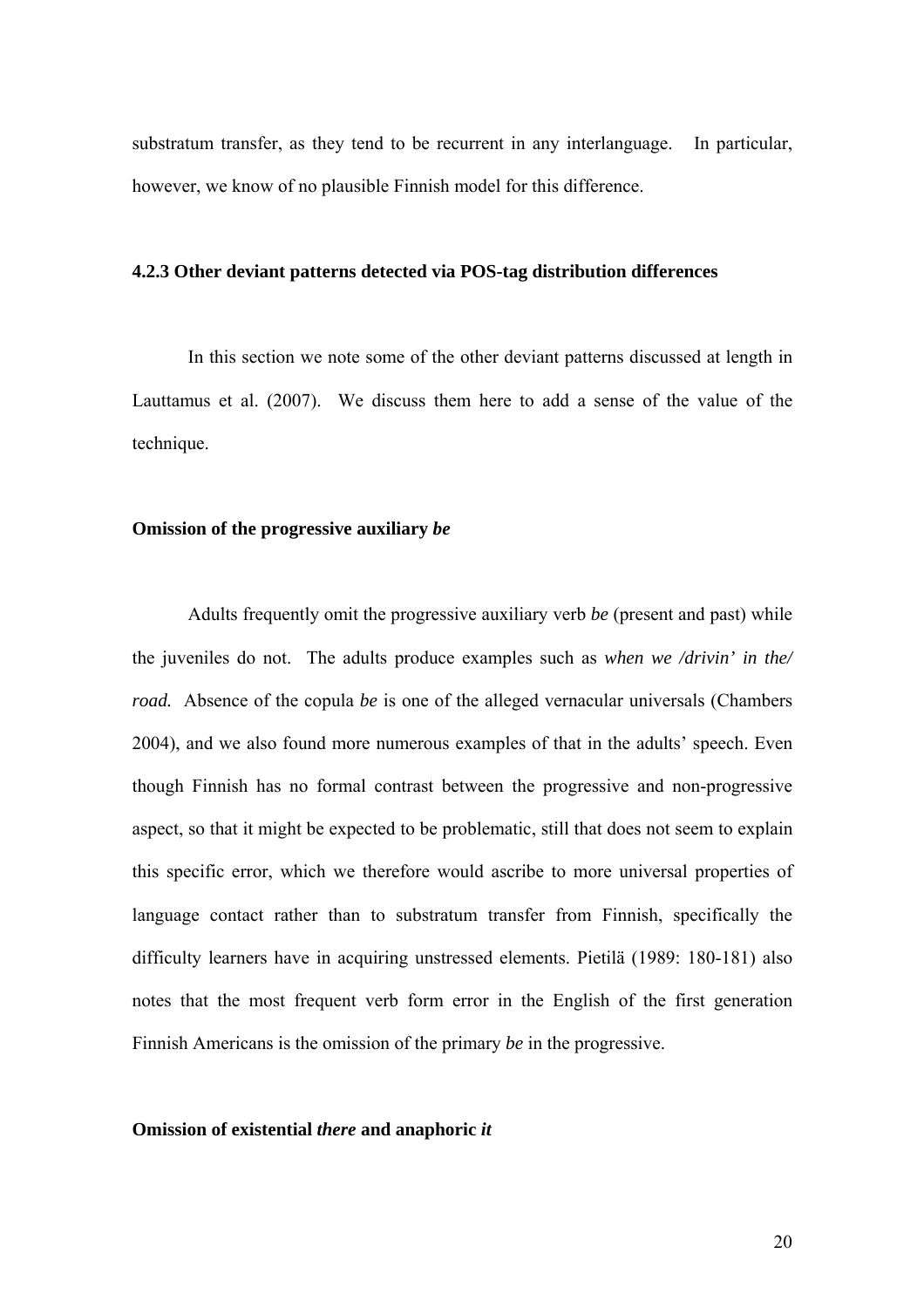We noted an example of the omission of the existential (expletive) *there* in 4.1 above, which we class here with problems with the anaphoric *it* in subject position. We find examples such as *and summer /time when Ø is/ a people*, where it is apparent that the speaker is aiming at *when there is/are people* or *because is [tough]* where '*because it is [tough]'*. These examples can be explained in terms of substratum influence from Finnish, which would assign the subject argument of the copula verb *be* to the NP *(a) people*, or to the AP *[tough]*, and, consequently, would not mark the subject in the position before the copula.

#### **Absence of prepositions**

The adults tend to leave out prepositions with motion verbs such as *move*, *go*, *come*, as exemplified in *and they move me /other room where/*. Since Finnish has no prepositions, this looks like a straightforward case of substratum influence, but the case is complicated by the fact that many vernacular varieties of English tend to leave out prepositions in expressing spatial relations with motion verbs (cf. e.g. Linn 1988).

#### **Deviant word order**

The adults also demonstrate deviant word order, particularly with adverbials, which are often placed before the object, as exemplified in *I /don't like really/ any old age*. As pre-object placement of the equivalent adverbials in Finnish would be quite acceptable, we suspect that this is contact-induced. Similarly time adverbials were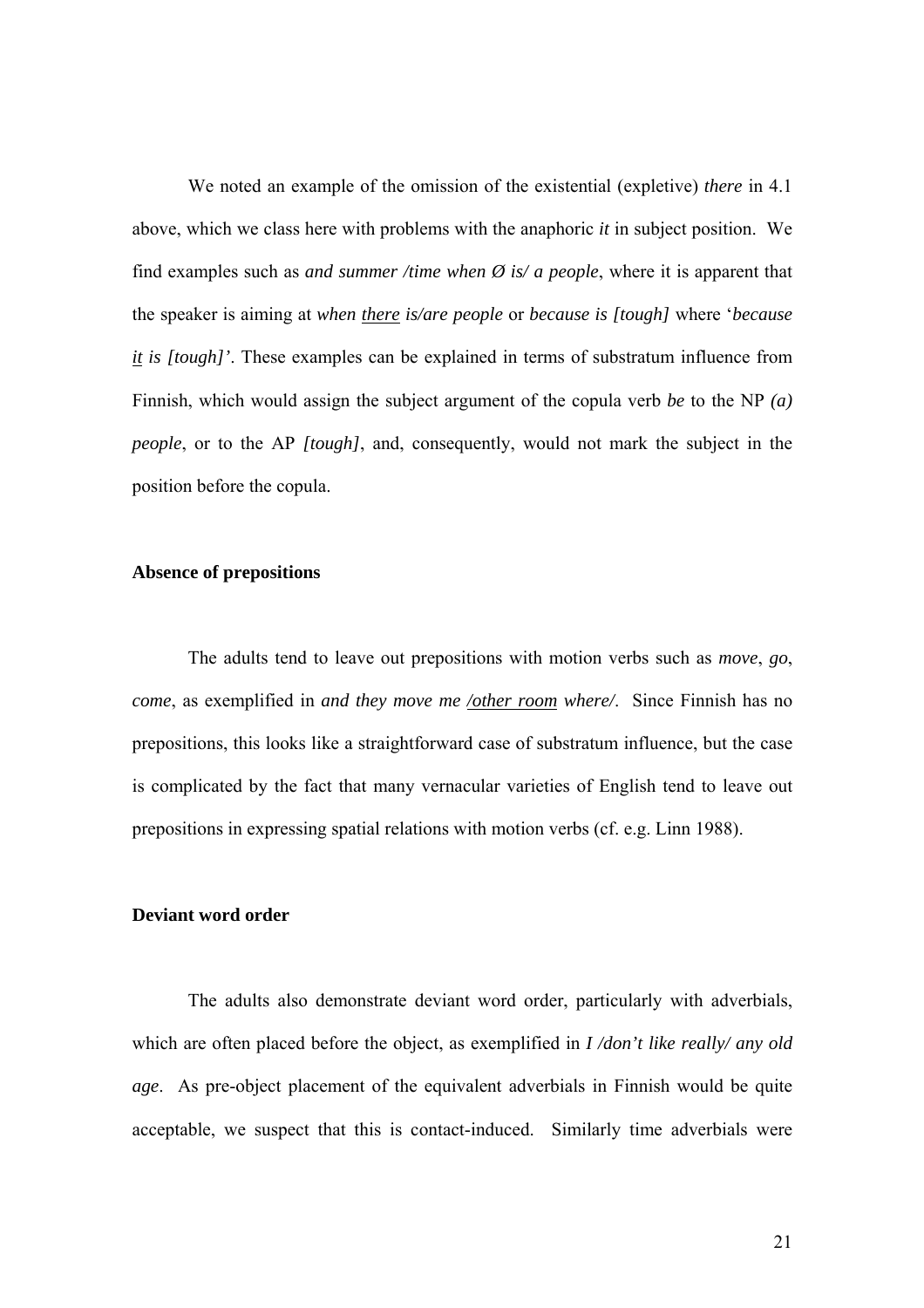found to be positioned differently, with the adults favoring a front position for frame adverbials such as *fifteen years ago we drivin' around*, but not so drastically as to result in out-and-out errors. This is a feature that can be ascribed to Finnish substratum transfer as well, since in Finnish a time adverbial often appears in this position, without being accompanied by focus as in English. We conjecture that the adults are overusing this construction ignoring its pragmatic conditioning.

#### *not* **in pre-verbal position**

The adults produce negated utterances where the *not* is placed in pre-verbal position, as in *but uh /we not cook/ that way* (without the supporting verb *do*). This can be ascribed to Finnish substratum transfer, because Finnish always has the negative item (*ei*, inflected in person and number like any verb in standard Finnish) in pre-verbal position. Here again, there is a plausible alternative explanation from universal tendencies in second language syntax. Ellis (1994: 99-101, 421-422) notes that "there is strong evidence that in the early stages of L2 acquisition learners opt for preverbal negation, even where the L1 manifests postverbal negation" (p. 421).

#### **4.2.4 Conclusions with respect to results**

Lauttamus et al. (2007) note as well that differences became visible with respect to the use of *what* as a relative pronoun (*cars what they built*), the overuse of the simple present (*when we come in Australia thirty years ago*), and in the tendency to form all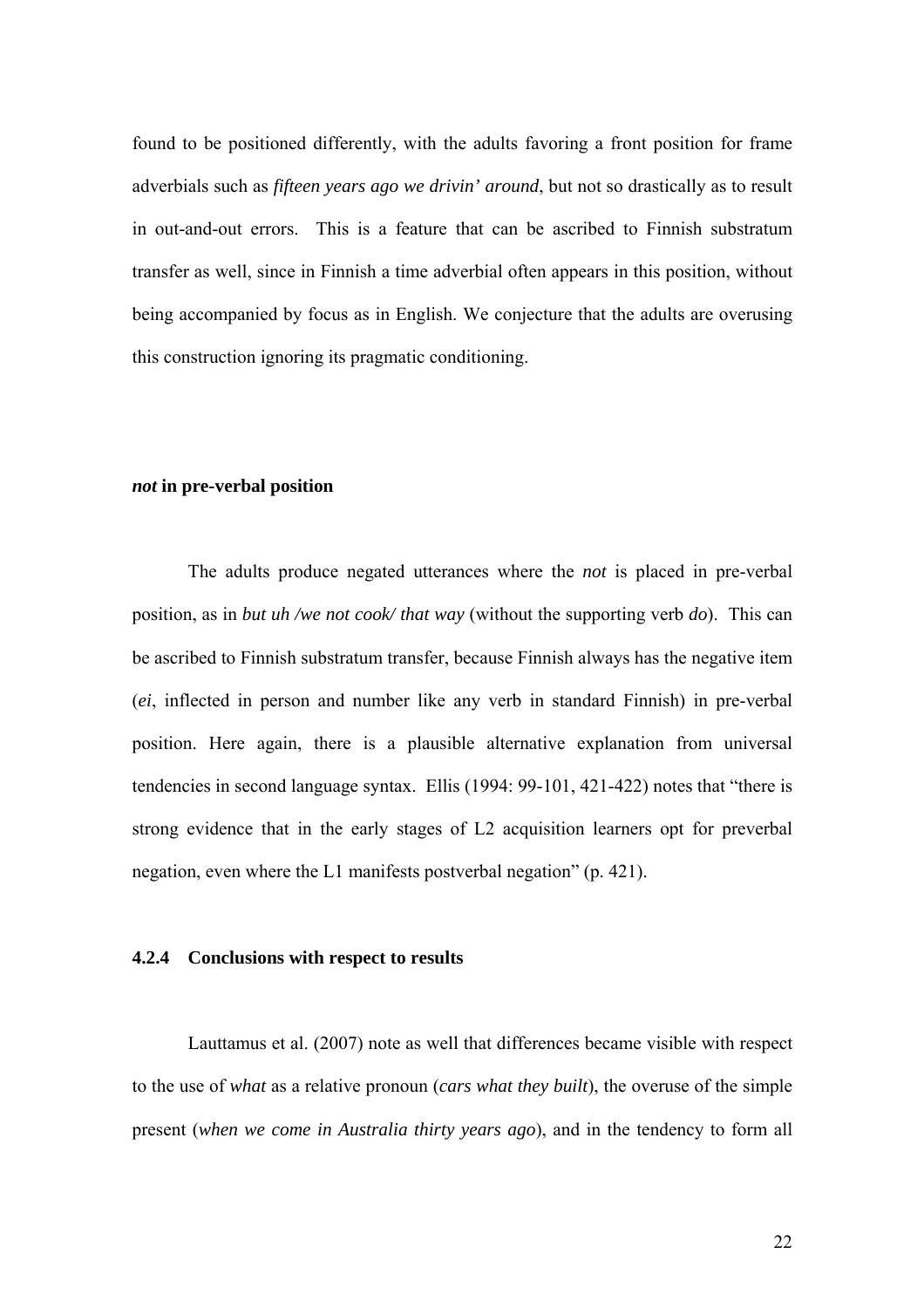measure terms with plurals; we found only one example in which the singular is used (*three foot wide standing up*). The conclusion there was that the computational techniques had been useful in detecting deviant patterns, but the paper was focused on the interpretation of differences found.

We note that our work has focused on detecting differences using rough, shallow syntax annotation. A calibrated metric of difference would provide a numeric score of syntactic difference in a way that would allow us to compare across languages, e.g. to compare the English of Finnish immigrants to the English of Chinese immigrants, and we have not attempted that to date. It is clear that this would be interesting from several points of view, including second language learning and language contact studies. One might think that the  $R^2$  scores (or  $\chi^2$  scores) used internally might serve this purpose, but they both depend on corpus size, which is a poor property for a candidate measure. Minimally we would need to correct for corpus size in order to use them. This will be future work.

#### **5 Language technology offers tools to study language contact**

There are several similar uses of language technology (LT) in detecting differences in language use, especially in information retrieval, authorship detection, and forensic linguistics, in general in all those fields where TEXT CLASSIFICATION plays a role. Information retrieval classifies texts into relevant vs. irrelevant (with respect to a user query), authorship detection classifies texts according to their authors, and forensic linguistics does the same (among other things). Nerbonne (2007) reviews especially the work on authorship, surely the most challenging classification task. The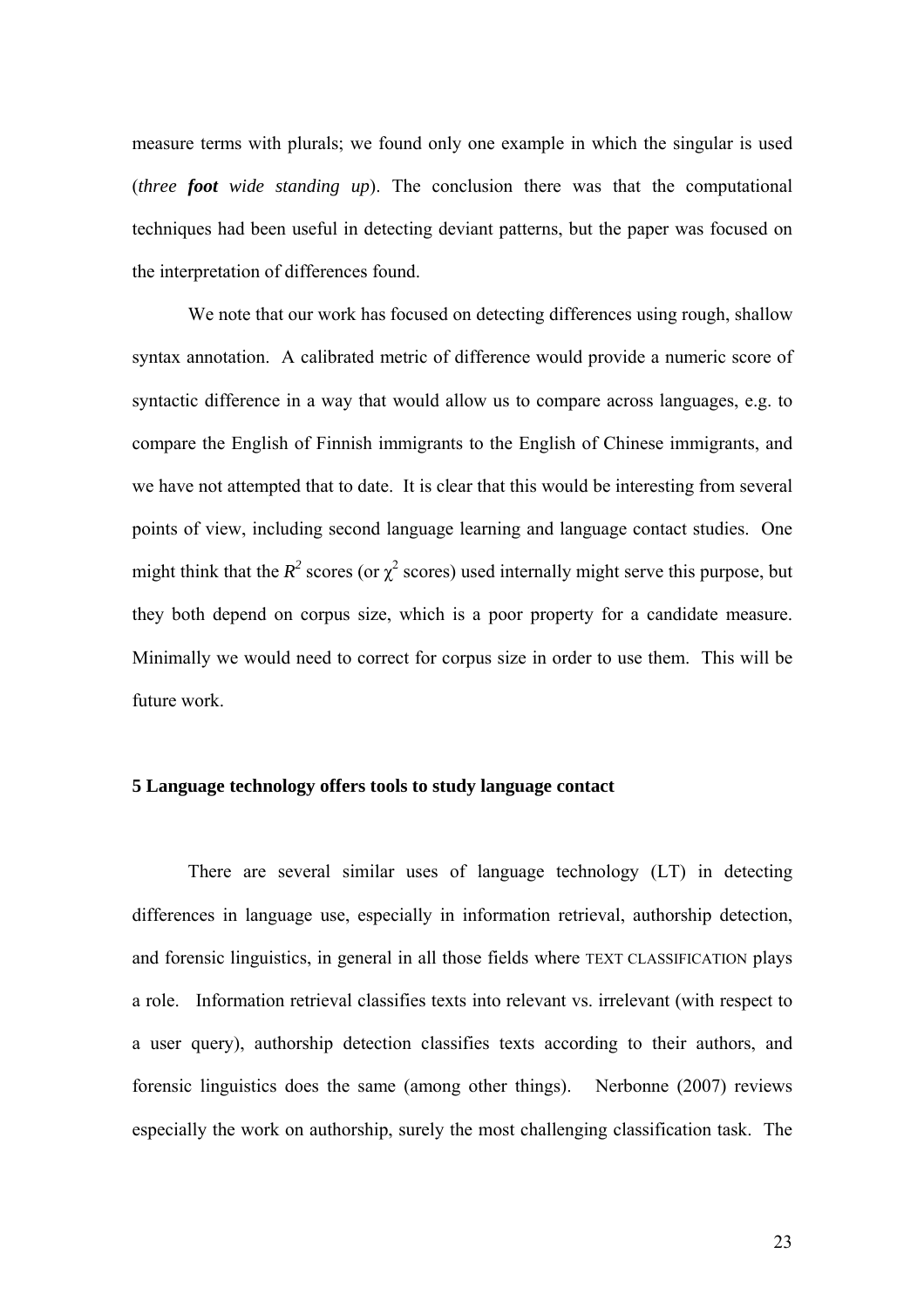suggestion here is that we might approach language contact studies from a similar perspective, attempting to design systems that classify texts into native and contactaffected, naturally always from the perspective of a single language (we are unlikely to detect contact effects cross-linguistically). It almost goes without saying that for language contact studies the real interest is less in the sheer ability to classify and more in the linguistic features that form the basis of the classification, but the other fields have likewise been interested in the linguistic basis of successful classifiers, so language-contact studies is by no means alone in the wish to identify concrete linguistic effects. The well-informed reader may object that a great deal of text classification focuses on lexical features, but we would note that syntactic features enjoy growing popularity (see below as well).

As a brief aside, let us add that there has been a significant infusion of LT techniques in the field of dialectology, which (often) attempts to separate varieties into classes of dialects spoken in dialect areas, and which has therefore made use of classifying techniques similar to those used in text classification. Nerbonne (to appear) provides an overview of LT techniques which have been brought to bear in measuring varietal differences, and Spruit (2008) applies LT techniques to the problem of classifying Dutch dialects on the basis of syntax. Spruit had the luxury of basing his work on an elaborate database on the syntactic properties of the Dutch dialects, the *Syntactic Atlas of Netherlandic Dutch* (SAND). We are not aware of similar resources available in language contact studies.

If the study reported on in the first part of this paper appears promising, we suggest that further investigations into the use of LT in contact studies would be fruitful.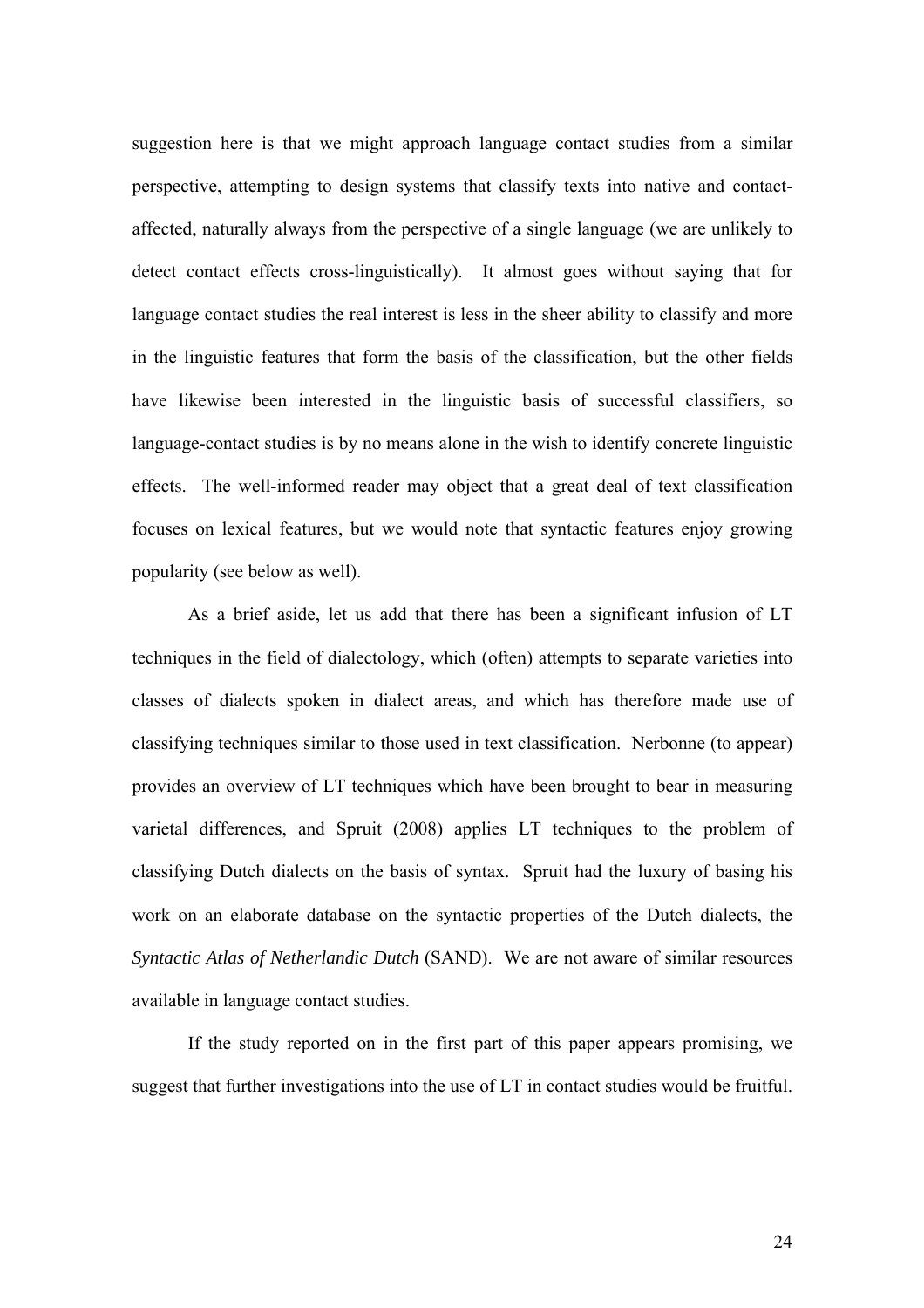To give some idea of what might be possible, let us discuss points at which the present article might have been different, perhaps better.

For example, we might have attempted to detect syntactic structure at a more abstract level. We chose to use POS-tags, the syntactic categories of the words in the text. But LT offers at least three more possibilities, that of CHUNKING, that of PARTIAL PARSING, and that of FULL PARSING. Chunking attempts to recognize non-recursive syntactic constituents, *[the man] with [the red hair] in [the camel-hair jacket] waved as he [passed by],* while partial parsing attempts to infer more abstract structure where possible: *[S [NP[the man] with [the red hair]] in [the camel-hair jacket] waved] as [S he [passed by]].* Note that the latter example is only partially parsed in that the phrase *[in the camel-hair jacket],* which in fact modifies *man,* but which might mistakenly be parsed to modify *[hair],* is not attached in the tree*.* In general, chunking is easier and therefore more accurate than partial parsing, which, however, is a more complete account of the latent hierarchical structure in the sentence. There is a trade-off between the resolution or discrimination of the technique and its accuracy.

Baayen, van Halteren & Tweedie (1996) work with full parses on an authorship recognition task, while Hirst & Feiguina (2007) apply partial parsing in a similar study, obtaining results that allow them to distinguish a notoriously difficult author pair, the Brontë sisters. The point of citing them here is to emphasize that LT methods are being applied to practical problems even today: one should not regard them merely as promising possibilities for the future.

Our study might also have attempted to use these more discriminating techniques, but we were dissuaded by the fact that the more sensitive techniques have more difficulty in analyzing unedited, indeed, very spontaneous, text, which has the

25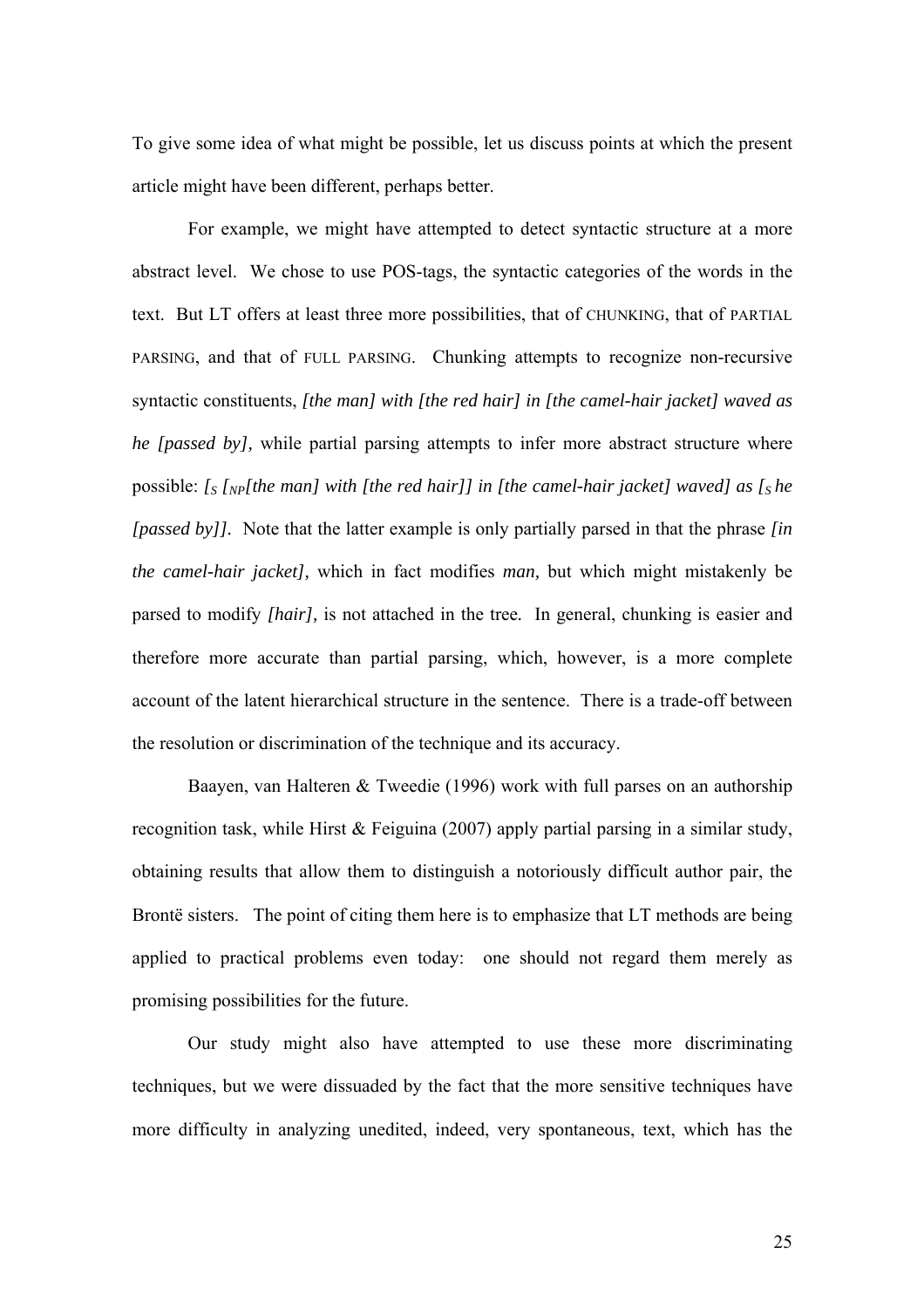added difficulty of being ridden with second language errors. But whether this is in fact the case is an empirical question waiting for a future research project.

It is clear that the technical view may add to the value of the work. Hirst  $\&$ Feiguina (2007) are at pains to establish that their technique can work for even short texts (500 wd. and fewer), and this could be an enormous advantage in considering other applications, e.g. to the pedagogical question of identifying foreign influences in the writing of second language users.

### **6 Conclusion**

In this paper we argue that by using frequency profiles of trigrams of POS categories as indicators of syntactic distance between two different groups of speakers we can detect the "total impact" of L1 on L2 in SLA. Our findings show syntactic contamination from Finnish in the English of the adult first generation speakers, and, moreover, we were able to identify several syntactic areas in which the adult emigrants differed significantly from their native-like children. Some of the features found in the data can be explained by means of contact-induced influence whereas others may be primarily ascribed to "learner" language or to more universally determined properties of the language faculty. We close the paper with an appeal to researchers in the study of language contact to look to language technology for tools to reveal the latent structures in language use, especially syntactic and phonological structure.

#### **References**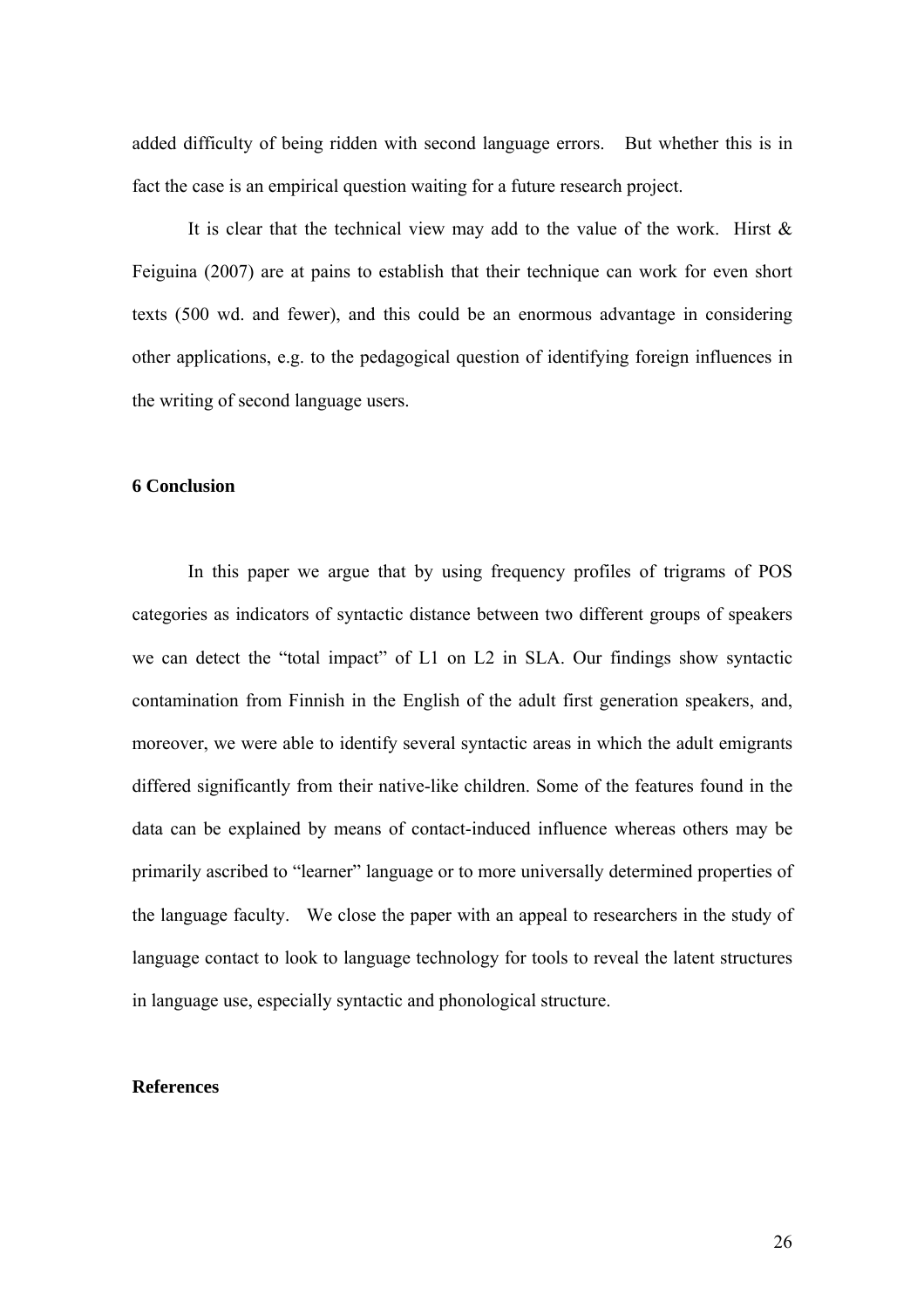- Aarts, J. & S. Granger. 1998. Tag sequences in learner corpora. A key to interlanguage grammar and discourse. *Learner English on computer*, S. Granger (ed.), 132-141. London: Longman.
- Arabski, J. 1979. *Errors as indicators of the development of interlanguage.* Katowice: Universytet Slaski.
- Baayen, H., H. van Halteren & F. Tweedie. 1996. Outside the cave of shadows. Using syntactic annotation to enhance authorship attribution. *Literary and Linguistic Computing* 11(3): 121-131.
- Bot de, K., W. Lowie & M. Verspoor. 2005. *Second language acquisition: An advanced resource book.* London: Routledge.
- Chambers, J.K. 2003. *Sociolinguistic theory. Linguistic variation and its social implications.* Oxford: Blackwell.
- Chambers, J.K. 2004. Dynamic typology and vernacular universals. *Dialectology meets Typology*, B. Kortmann (ed.), 127-145. Berlin: Mouton.
- Clyne, M. & S. Kipp. 2006. Australia's community languages. *International J. Soc. Lang.* 180: 7-21.
- Cook, V. (ed.). 2003. *Effects of the second language on the first.* Clevedon, UK: Multilingual Matters.
- Coseriu, E. 1970. *Probleme der kontrastiven Grammatik.* Düsseldorf : Schwann.
- Ellis, R. 1994. *The study of second language acquisition.* Oxford: Oxford University Press.
- Fenyvesi, A. & G. Zsigri. 2006. The role of perception in loanword adaptation. The fate of initial unstressed syllables in American Finnish and American Hungarian. *SKY Journal of Linguistics* 19: 131-146.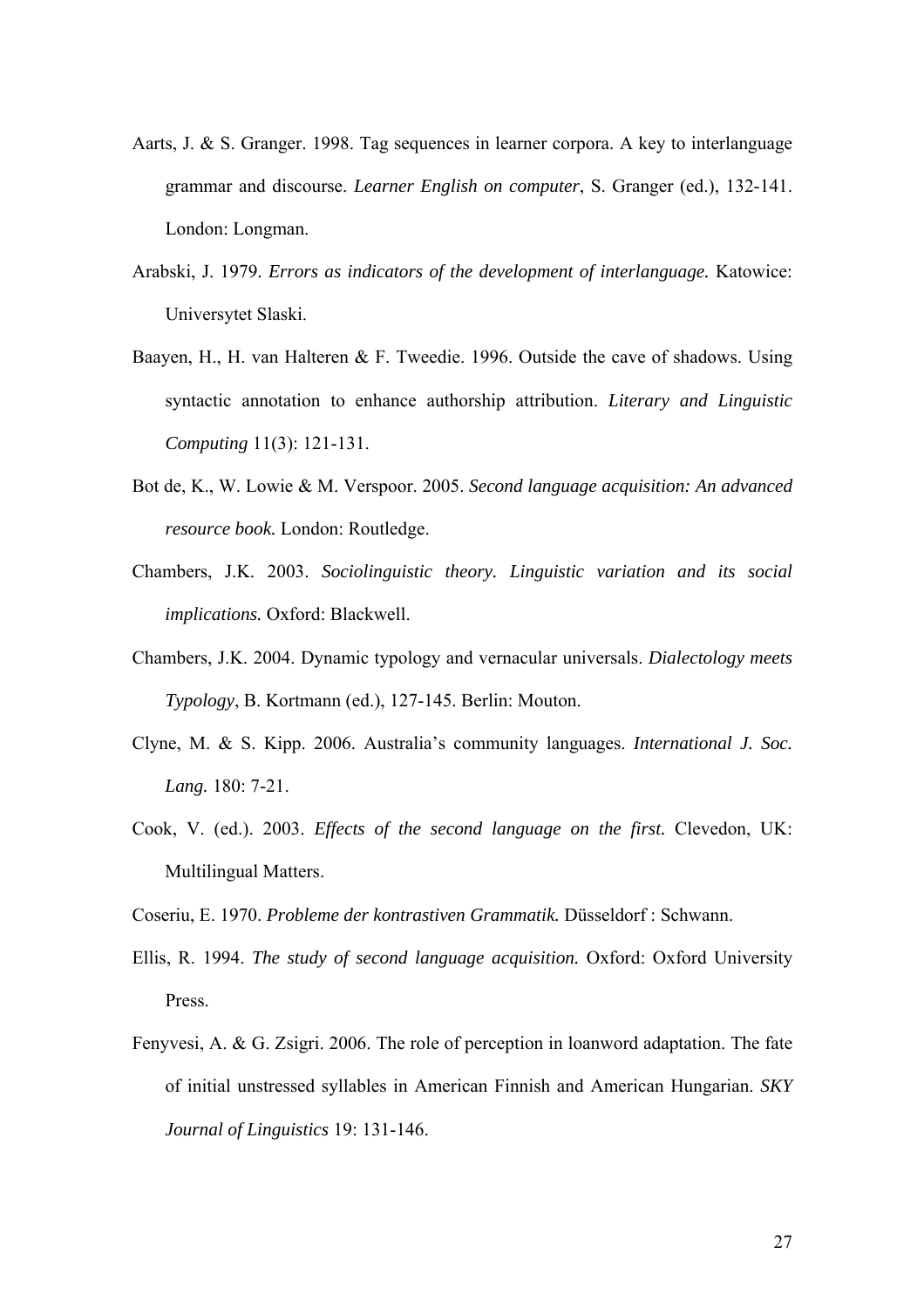- Fillmore, C. & P. Kay. 1999. Grammatical construction and linguistic generalizations. The *what's x doing y* construction. *Language* 75: 1-33.
- Færch, C. & G. Kasper. 1983. *Strategies in interlanguage communication*. London: Longman.
- Garside, R., G. Leech & T. McEmery. 1997. *Corpus annotation. Linguistic information from computer text corpora.* London: Longman.
- Hirst, G. & O. Feiguina. 2007. Bigrams of syntactic labels for authorship discrimination of short texts. *Literary & Linguistic Computing* 22(4): 405-419.
- Hirvonen, P. 2001. Doni finished meni läpi highskoulun. Borrowing, codeswitching and language shift in American Finnish. *Global Eurolinguistics. European languages in North America – Migration, maintenance and death,* P. Sture Ureland (ed.), 297-324. Tübingen: Niemeyer.
- Jarvis, S. 2003. Probing the effects of the L2 on the L1. A case study. *Effects of the second language on the first*, V. Cook (ed.), 81-102. Clevedon, UK: Multilingual Matters.
- Karttunen, F. 1977. Finnish in America. A case study in monogenerational language change. *Sociocultural dimensions of language change*, B.G. Blount & M. Sanches (eds.), 173-184. New York: Academic Press.
- Kemppainen, J. 2000. Lexical features in the spoken English of Finnish Australians. MA thesis, University of Oulu.
- Klintborg, S. 1999. *The transience of American Swedish.* Lund: Lund University Press.
- Laakkonen, K. 2000. A study of the realization of rhythm in the English of Finnish Australians. MA thesis, University of Oulu.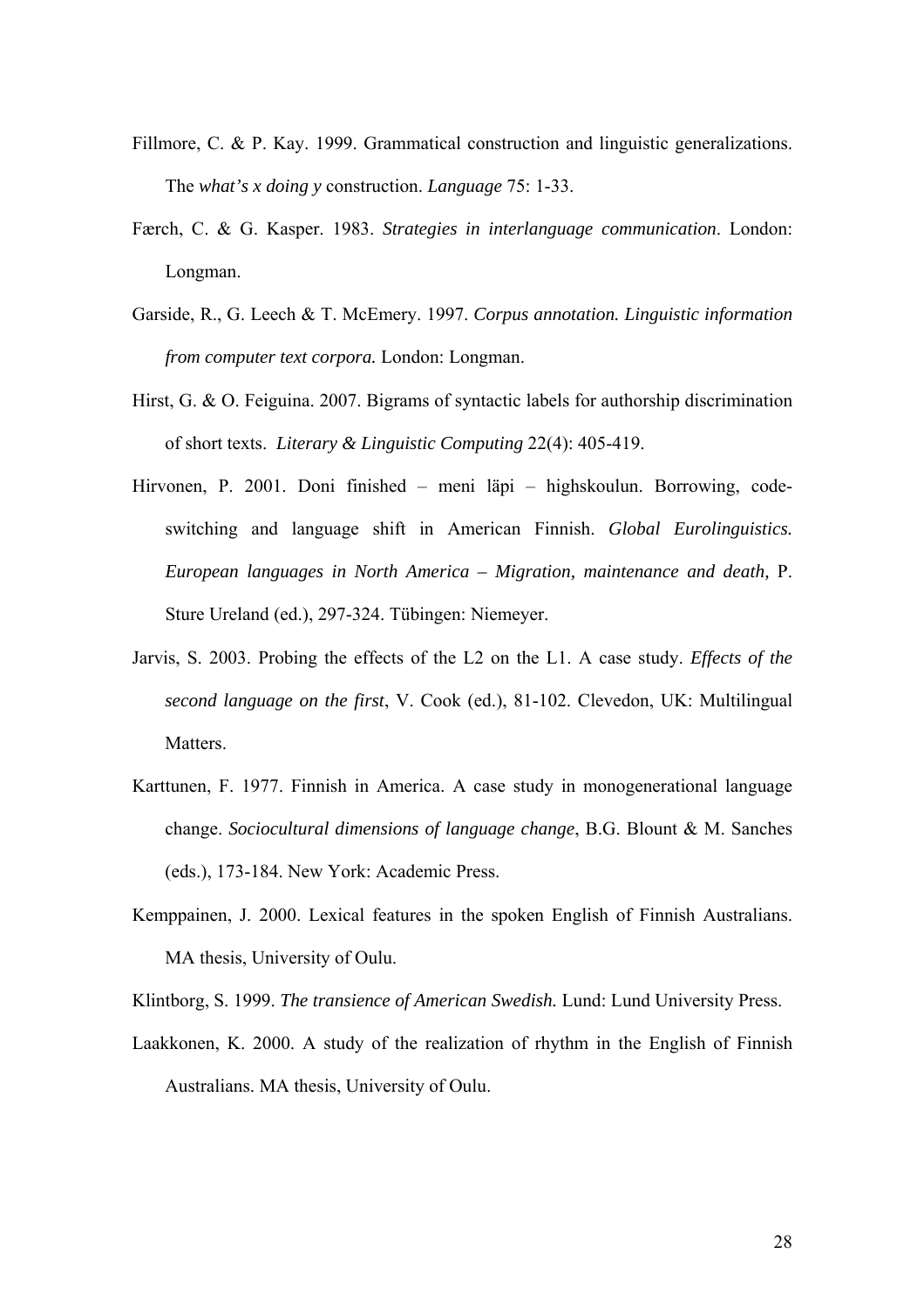- Lahti, H. 1999. Lexical errors in the spoken English of Finnish Australians*.* MA thesis, University of Oulu.
- Larsen-Freeman, D. & M.H. Long. 1991. *An introduction to second language acquisition research.* London: Longman.
- Lauttamus, T. & P. Hirvonen. 1995. English interference in the lexis of American Finnish. *The New Courant* 3: 55-65. Department of English, University of Helsinki: Helsinki University Press.
- Lauttamus, T., J. Nerbonne & W. Wiersma. 2007. Detecting syntactic contamination in emigrants. The English of Finnish Australians. *SKY Journal of Linguistics* 21: 273- 307.
- Lenneberg, E. 1967. *Biological foundations of language.* New York: John Wiley.
- Linn, M. 1988. The origin and development of the Iron Range Dialect in Northern Minnesota. *Studia Anglica Posnaniensia* XXI: 75-87.
- Mannila, T. 1999. A study of phonic interference from Finnish in the English of Finnish Australians. MA thesis, University of Oulu.
- Markos, M. 2004. '*No, no swearing, no swearing allowed'*. A comparative study of hesitation phenomena in the spoken English of two generations of Finnish Australians. MA thesis, University of Oulu.
- Nerbonne, J. 2007. The exact analysis of text. Foreword to the  $3<sup>rd</sup>$  ed. of F. Mosteller  $\&$ D. Wallace *Inference and disputed authorship: The Federalist,* xi-xx.Stanford: CSLI.
- Nerbonne, J. (to appear). Techniques for measuring dialect differences. *Theories and methods*, J. E. Schmidt & P. Auer (eds.). Mouton: Berlin [Language and Space].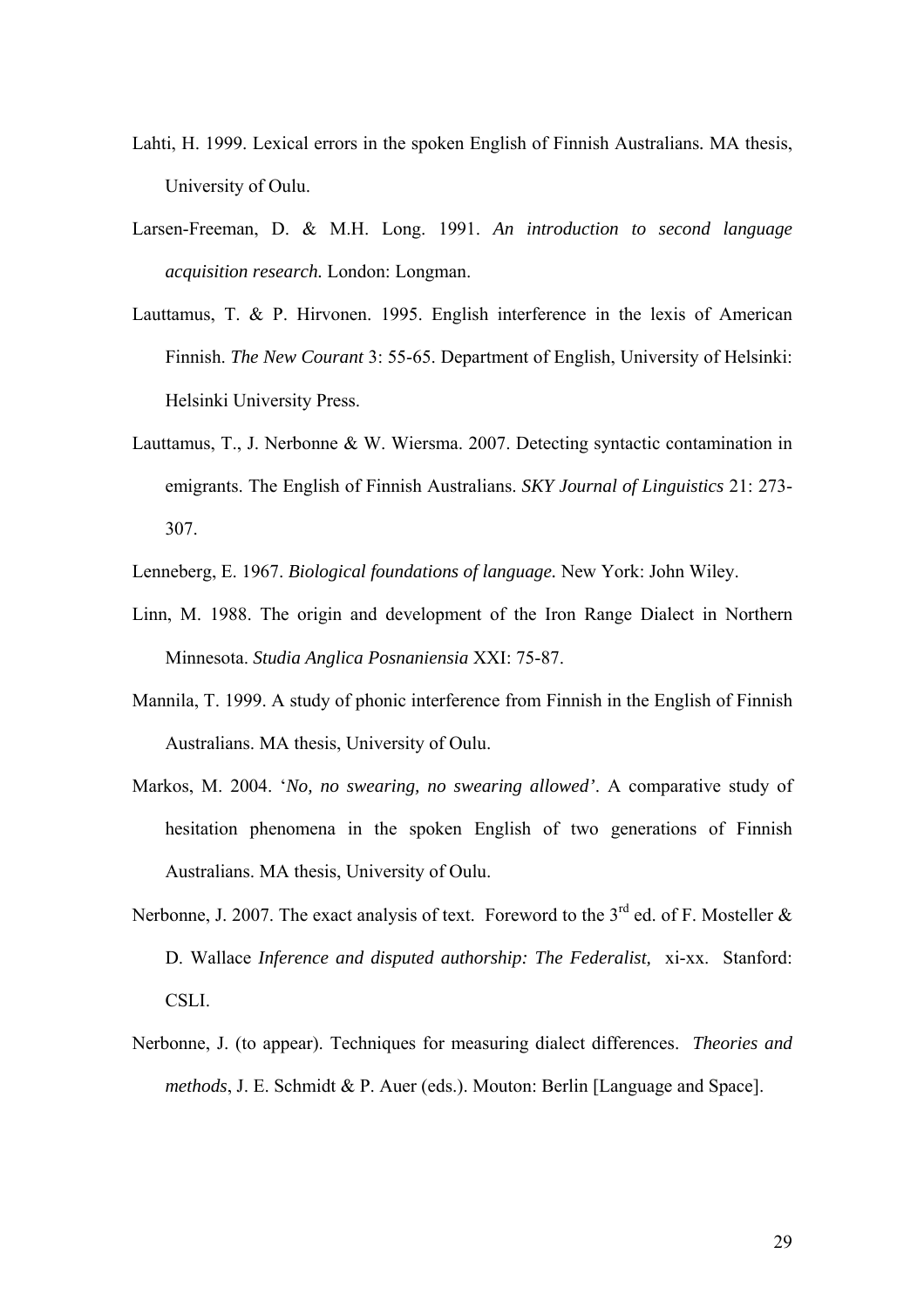- Nerbonne, J. & W. Wiersma. 2006. A measure of aggregate syntactic distance. *Linguistic distances*, J. Nerbonne & E. Hinrichs (eds.), 82-90. Shroudsburg, PA: ACL.
- Pavlenko, A. & S. Jarvis. 2002. Bidirectional transfer. *Applied Linguistics* 23: 190-214.
- Pietilä, P. 1989. *The English of Finnish Americans with reference to social and psychological background factors and with special reference to age*. Turun yliopiston julkaisuja, Sarja B, Osa 188. Turku: Turun yliopisto.
- Piller, I. 2002. Passing for a native speaker. Identity and success in second language learning. *Journal of Sociolinguistics* 6: 179-206.
- Sells, P. 1982. *Lectures on contemporary syntactic theories.* Stanford: CSLI.
- Smits, C. 1996. *Disintegration of inflection. The case of Iowa Dutch*. The Hague: Holland Academic Graphics.
- Schmid, M. 2002. *First language attrition, use and maintenance. The case of German Jews in Anglophone countries*. Amsterdam: John Benjamins.
- Schmid, M. 2004. Identity and first language attrition. A historical approach. *Estudios de Siciolingüística* 5: 41-58.
- Spruit, M. 2008. *Quantitative perspectives on syntactic variation in Dutch dialects*. Ph.D. diss, University of Amsterdam.
- Thomason, S.G. & T. Kaufman. 1988. *Language contact, creolization, and genetic linguistics*. Berkeley: University of California Press.
- Van Coetsem, F. 1988. *Loan phonology and the two transfer types in language contact*. Dordrecht: Foris.
- Veltman, C. 1983. *Language shift in the United States.* Berlin: Mouton.